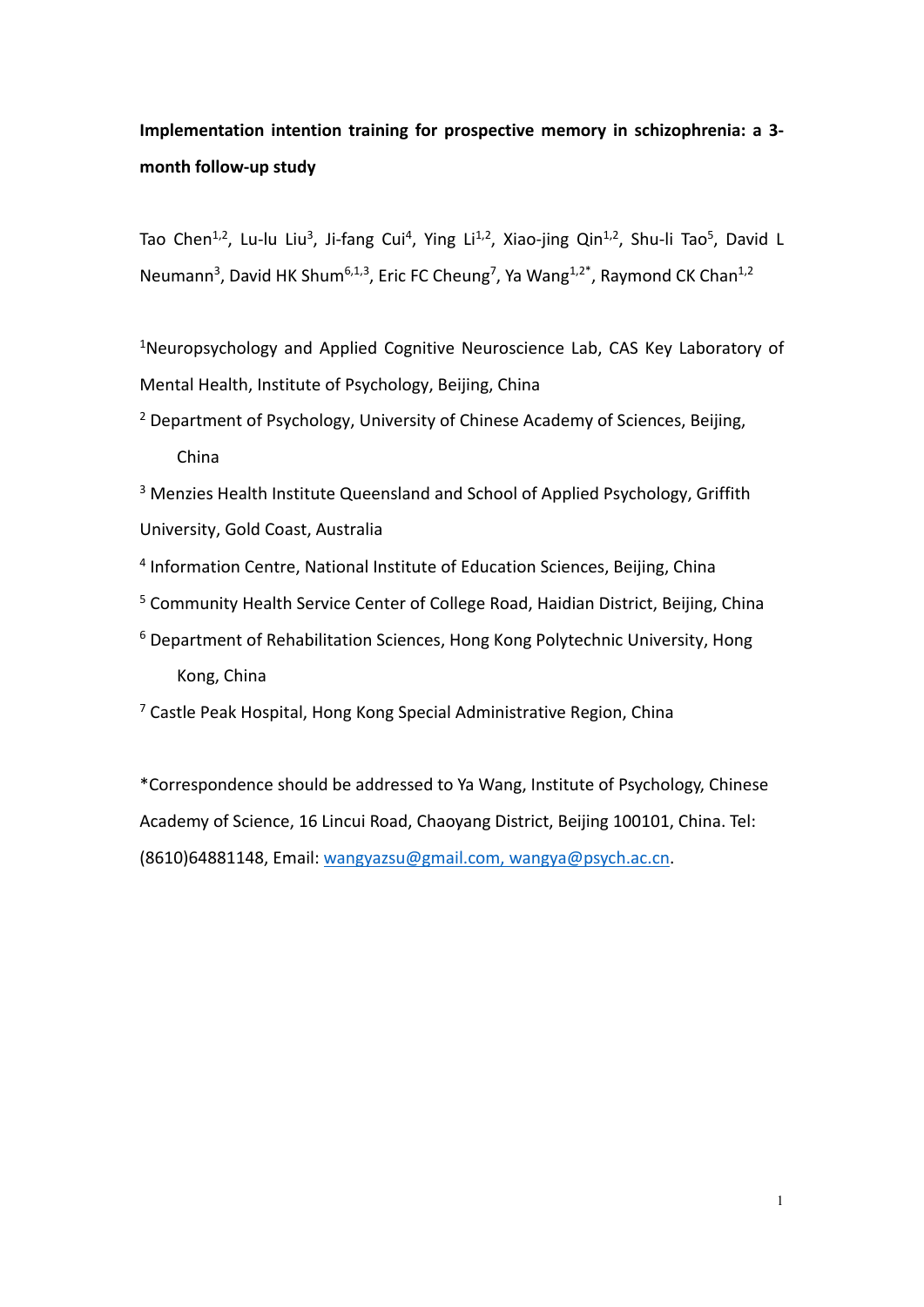### **Abstract**

The beneficial effect of implementation intentions (II) on prospective memory (PM) deficits in patients with schizophrenia has been reported. However, these studies were limited to brief interventions such that the transfer and long-term effects of II training remains unclear. This study examined whether a 10-session II programme could improve PM performance, social functioning and functional capacity in patients with schizophrenia immediately after training and at 3-month follow-up. Patients with schizophrenia (*n* = 42) recruited from the community were randomly assigned to II training (*n*=21) or treatment as usual (TAU) (*n*=21). Participants in the II group learned the verbal and imagery component of II and were encouraged to apply these strategies in their daily lives. We found that the II group performed better than the TAU group on computer-based PM tasks and a daily life PM task (telephone call at specified date and time) at post-treatment and at 3-month follow-up. The II group also exhibited better working ability than the TAU group at post-treatment. Our results suggest that the II intervention programme may have lasting beneficial effects in PM performance and significant transfer effects to functional capacity in schizophrenia patients.

*Keywords:* Implementation intention training, Prospective memory, Schizophrenia, Social functioning, Functional capacity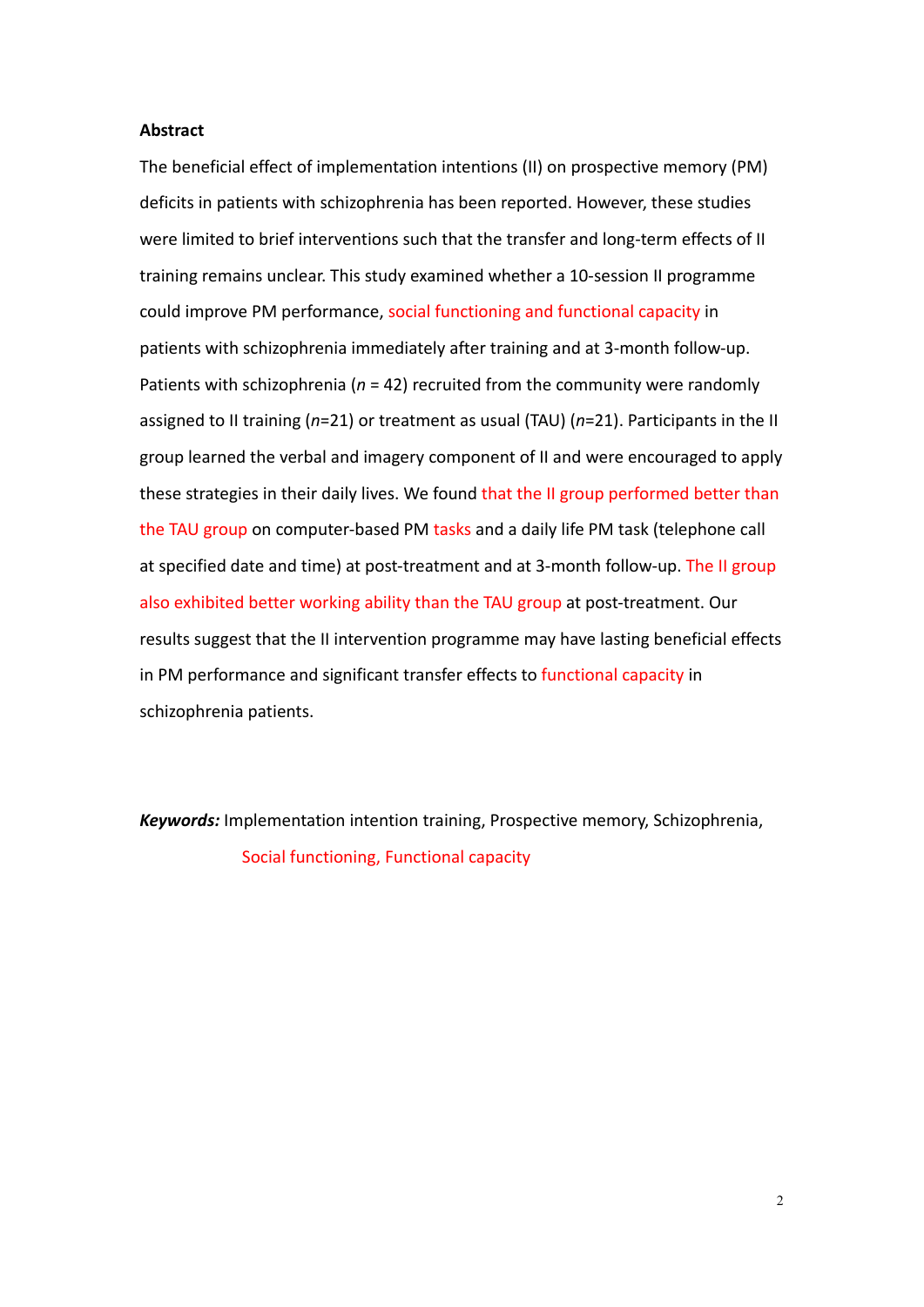## **1. Introduction**

Schizophrenia is associated with a wide range of cognitive deficits (Insel, 2010), including prospective memory (PM) impairment (Ordemann, Opper, & Davalos, 2014; Wang, Chan, & Shum, 2017; Wang et al., 2009). PM refers to the ability to remember to carry out intended actions in the future (Einstein & McDaniel, 1990). Based on the nature of cue that is related to the delayed intention, PM can be classified as timebased (perform the intended action at a particular time in the future) or event-based (perform the intended action when external cues appear) (Einstein & McDaniel, 1996). A meta-analysis reported that schizophrenia patients exhibit severe PM deficit for both time- (*d* = -1.33) and event-based PM (*d* = -0.87) (Wang et al., 2009). Moreover, the PM impairment in schizophrenia patients has been found to be associated with poor medication management ability (Lam, Lui, Wang, Chan, & Cheung, 2013; Raskin et al., 2014) and poor social functioning and functional capacity (Au et al., 2014; Twamley, Woods, et al., 2008). These deficits may affect independent everyday functioning of these patients.

Compensatory training typically aims to use strategies to circumvent the underlying cognitive deficits and lead to benefits that transfer to daily life (Wykes, Huddy, Cellard, McGurk, & Czobor, 2011). Compensatory training has been shown to be effective in improving PM performance (McDonald et al., 2011; Neroni, Gamboz, & Brandimonte, 2014; Thöne‐ Otto & Walther, 2003). Some promising findings have also been demonstrated by compensatory training to improve PM in individuals with psychotic disorders (Twamley, Savla, Zurhellen, Heaton, & Jeste, 2008; Twamley, Vella, Burton, Heaton, & Jeste, 2012). For example, Twamley et al. (2012) found that schizophrenia patients who received compensatory training showed better PM than a control group at 3-month follow-up. However, studies conducted to date have some limitations (Twamley, Savla, et al., 2008; Twamley et al., 2017; Twamley et al., 2012). For example, many previous studies did not measure real-world PM performance, which makes it difficult to determine whether compensatory training can improve real-world PM performance in individuals with psychotic disorders. In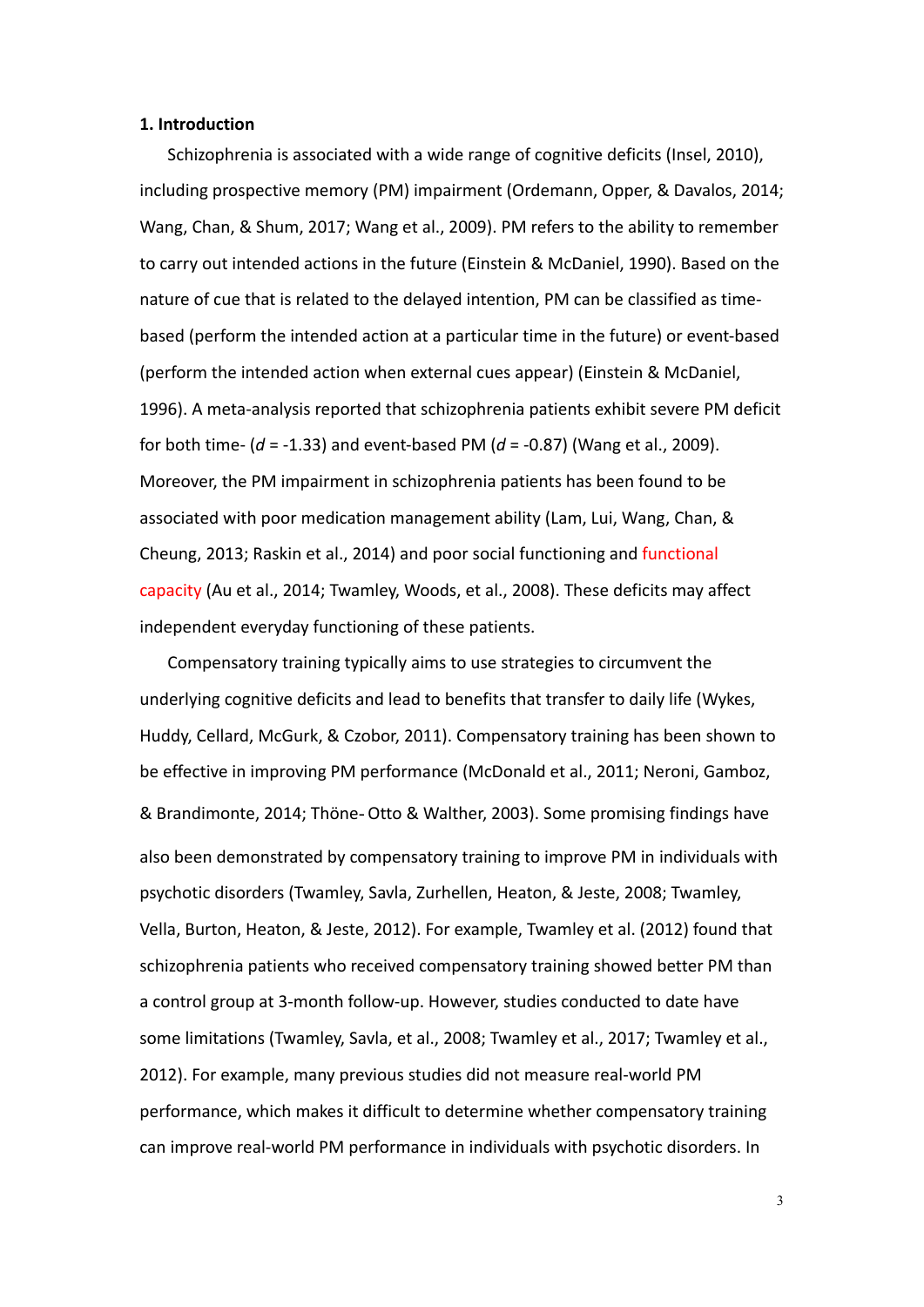addition, previous interventions mainly consisted of training participants to use external aids (e.g., calendar). The reliance on external aids may limit the utility of this training approach because such aids may not always be available or practical to use in real life.

In contrast to compensatory training strategies that use an external aid, training in the use of internal strategies encourages people to deepen the encoding of intentions with internal aids. Internal aids do not require external devices and are more applicable to a wider range of situations. In addition, an internal strategy can be applied to both time- and event-based PM (Burkard et al., 2014), while an external strategy is mainly suitable for time-based PM. Implementation intention (II) training uses an internal encoding method in the form of "if I encounter X, then I will do Y" (Gollwitzer, 1999). II has shown robust beneficial effects for PM in various populations (Chen et al., 2015), including individuals with schizophrenia spectrum disorders (Chen et al., 2016; Chen et al., 2014; Khoyratty et al., 2015). In particular, II strategies that combine verbal rehearsal and imagery (e.g., verbal rehearsal of the instruction in the "if… then…" format for three times and imagine performing the PM task for 30 seconds) has shown robust effect in improving PM performance (Chen et al., 2015).

 Previous studies that have examined the effects of II on PM in schizophrenia patients (Chen et al., 2016) and individuals at high risk for schizophrenia (Chen et al., 2014; Khoyratty et al., 2015) have employed brief training protocols. In these studies, participants were instructed to rehearse the "if… then…" instructions and imagine performing PM task in less than 1 minute before the experimental trials. The whole training protocol took less than 5 minutes. However, a brief training protocol does not guarantee that the beneficial effect on PM will persist over time or that individuals will apply the technique learned in their daily lives. As such, the transfer and longer-term effects of II training in patients with schizophrenia remain unknown. Furthermore, the effect of II training on PM may not necessarily lead to improved social functioning. Recently, Burkard et al. (2014) developed an II training programme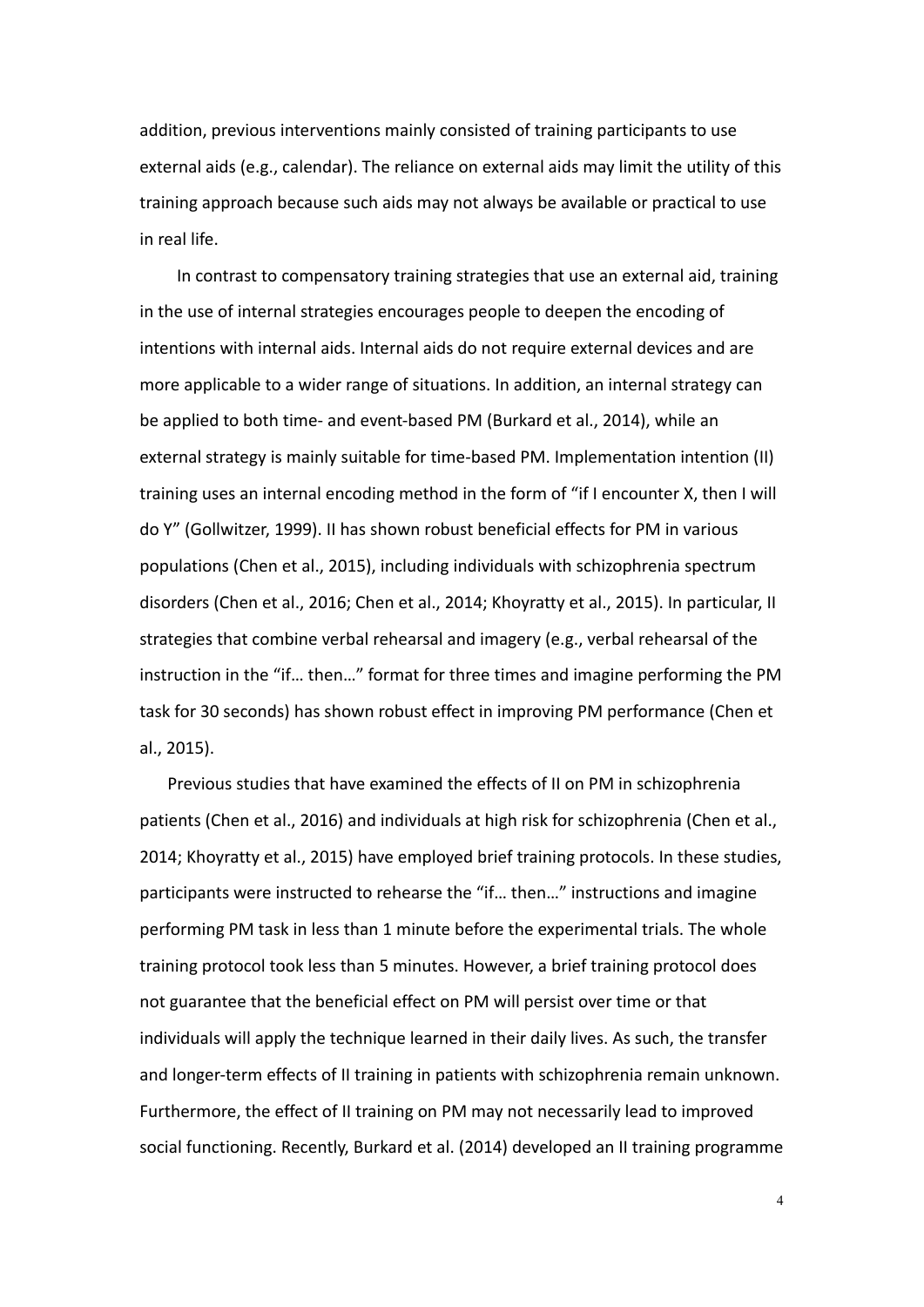conducted over 10 sessions for older adults. In this programme, participants are encouraged to use the learned verbal and imagery encoding strategies in simulated and real-life situations. Participants also discuss the difficulties they experience in practice during the training sessions. After the 10-session training programme, participants showed a significant immediate training effect on PM (Burkard et al., 2014).

 The present study aimed to examine whether II training can improve PM performance and whether this improvement can be maintained over time in patients with schizophrenia. Based on findings that showed compensatory training can improve PM performance in individuals with psychotic disorders at 3-month followup (Twamley, Savla, et al., 2008; Twamley et al., 2012), we hypothesized that II training would improve PM performance when tested immediately following training and at 3-month follow-up. In addition, PM plays an important role in social functioning (Au et al., 2014). For example, PM failures such as forgetting to turn up at an appointment or forgetting to bring an important document to a meeting are social manifestations of PM dysfunction. PM has been shown to be positively associated with social functioning (Au et al., 2014; Twamley, Woods, et al., 2008), and it has been suggested that PM training may lead to improvements in social functioning and functional capacity (Twamley, Woods, et al., 2008). We, therefore, further hypothesized that II training would enhance social functioning and functional capacity both immediately following training and at 3-month follow-up. Finally, we also explored what variables measured at baseline would predict improvements in PM performance at post-training and 3-month follow-up.

# **2. Methods**

#### *2.1. Participants*

Schizophrenia patients were recruited from the general community in Beijing. All fulfilled the following inclusion criteria: DSM-IV diagnosis of schizophrenia, aged between 18 to 60 years, estimated IQ≥70, and clinical stability (those who came to the community hospital to pick up their medications regularly without dosage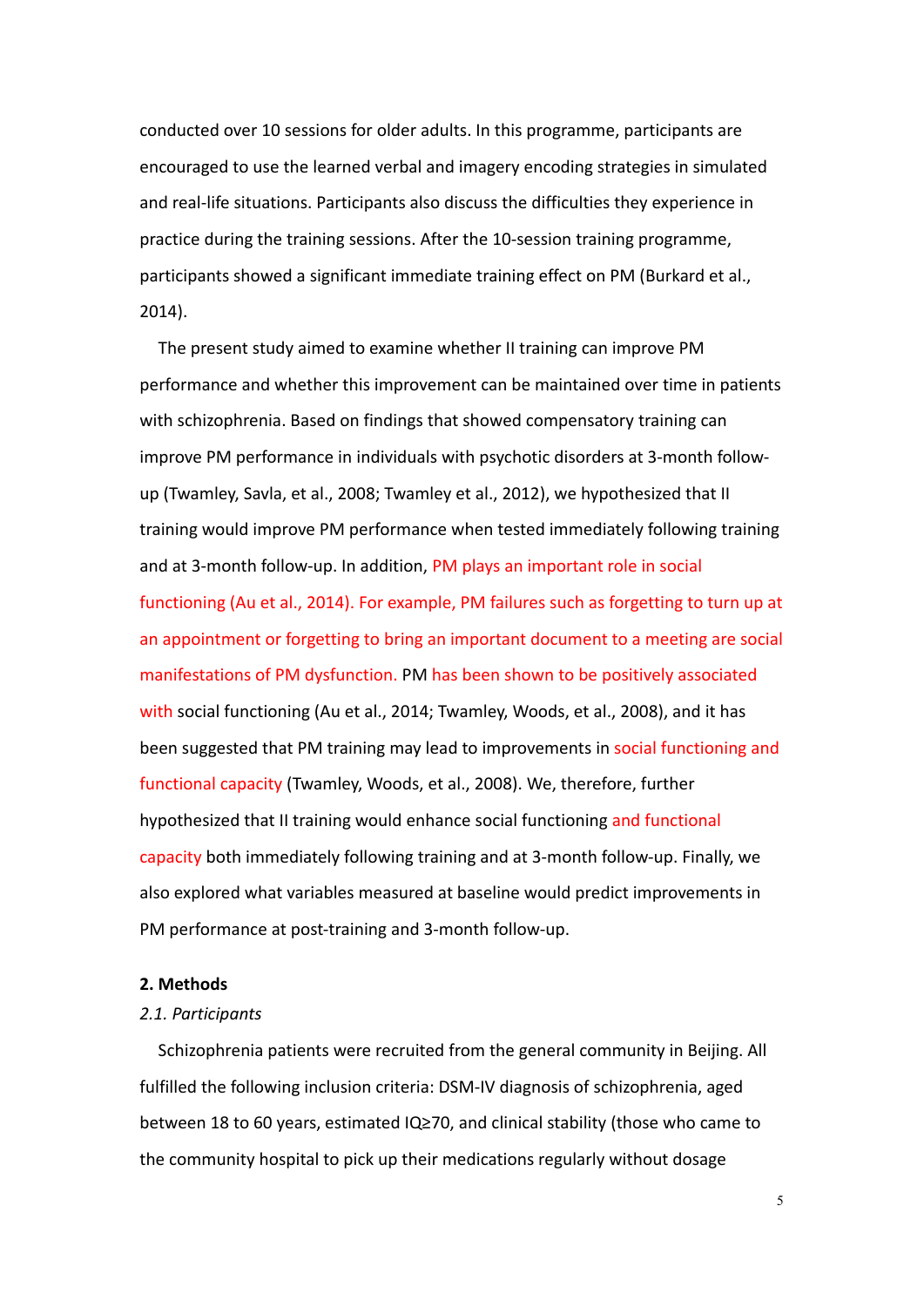changes). Participants were excluded if they had a history of neurological disorder, alcohol or drug dependence/abuse, or had received ECT in the previous three months. All schizophrenia patients were on second generation antipsychotic medications. This study was approved by the Ethics Committee of the Institute of Psychology, the Chinese Academy of Sciences. Written informed consent was obtained from all participants.

 Figure 1 illustrates the flow of participants through the study. A total of 42 patients were recruited and randomly assigned to the II group (*n* = 21) or the treatment as usual (TAU) group (*n* =21). Two patients in the TAU group did not complete the 3-month follow up, leaving 19 patients in this group.

#### INSERT FIGURE 1 HERE

# *2.2. II intervention*

The training protocol was adapted from the programme developed by Burkard et al. (2014) for use in the Chinese setting. Similar to the original programme (Burkard et al., 2014), the training programme consisted of five modules:

1. Psycho-education. We first defined PM and illustrated PM failures. Participants were then required to report PM difficulties in their daily lives and discuss the advantages and disadvantages of their adopted strategies to overcome PM failures. Next, II was introduced to the participants as a complementary strategy.

2. Training the verbal component. We trained the verbal component with a series of scenarios where the protagonist in the scenario had to finish a PM task. Participants were required to formulate a proper "if…, then…" sentence for each scenario for the protagonist. In addition, participants were trained to identify the situations where II was suitable and learn how to inhibit unsuitable behaviours with II strategies.

3. Training the imagery component. We first introduced an imagery component and then illustrated this component with short video clips. The video clips showed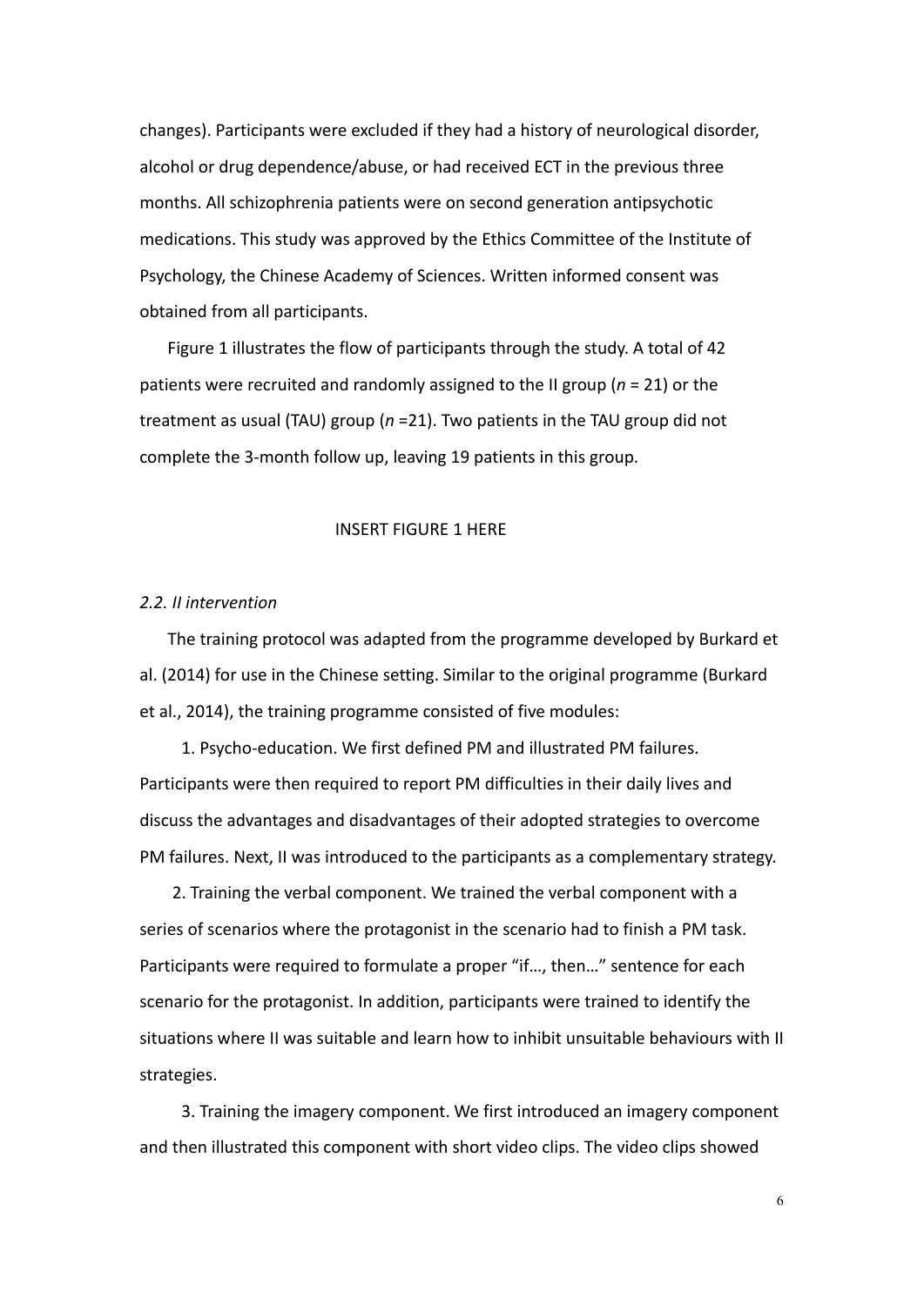what the protagonist in the scenario needed to imagine when forming an II. Participants were then asked to imagine the scenario in as much detail as possible. They were also asked to practice imagining several different scenarios.

4. Application of II in simulated situations. Each participant received tasks (e.g. "when the trainer says the session is over, you should give him a red pen") to be carried out with II in the training sessions. They were asked to use both the verbal and imagery components in the practice.

5. Generalized application of II in daily life. Participants were required to record their own PM difficulties and identify situations suitable for the use of II in their daily lives from the first session. They were asked to use a chart to record their experiences in applying the II strategies and share these experiences during the training sessions. Finally, participants and the trainer discussed why II was successful or why it was not and also discussed ways to improve.

The five-week intervention programme was conducted twice a week with a total of 10 sessions. The participants attended the 1.5-hour sessions in small groups of 6-8 participants. The difficulty level gradually increased as the training progressed. Participants were encouraged to apply the learned verbal and imagery encoding strategies in simulated and daily life situations. During the training sessions, they were also required to discuss difficulties experienced when applying these strategies.

Participants allocated to the TAU group received no information or training in II. All patients continued to receive their regular medication treatment throughout the study.

#### *2.3. Measures*

#### *2.3.1. PM*

1) PM computer task. The task was programmed with Matlab (version R2012a) and was developed in a previous study (L.-l. Liu et al., 2018). It included a baseline block followed by two event-based and two time-based PM task blocks. Each trial included a word stimulus presented on the screen for 1400 ms, followed by a 900-1100 ms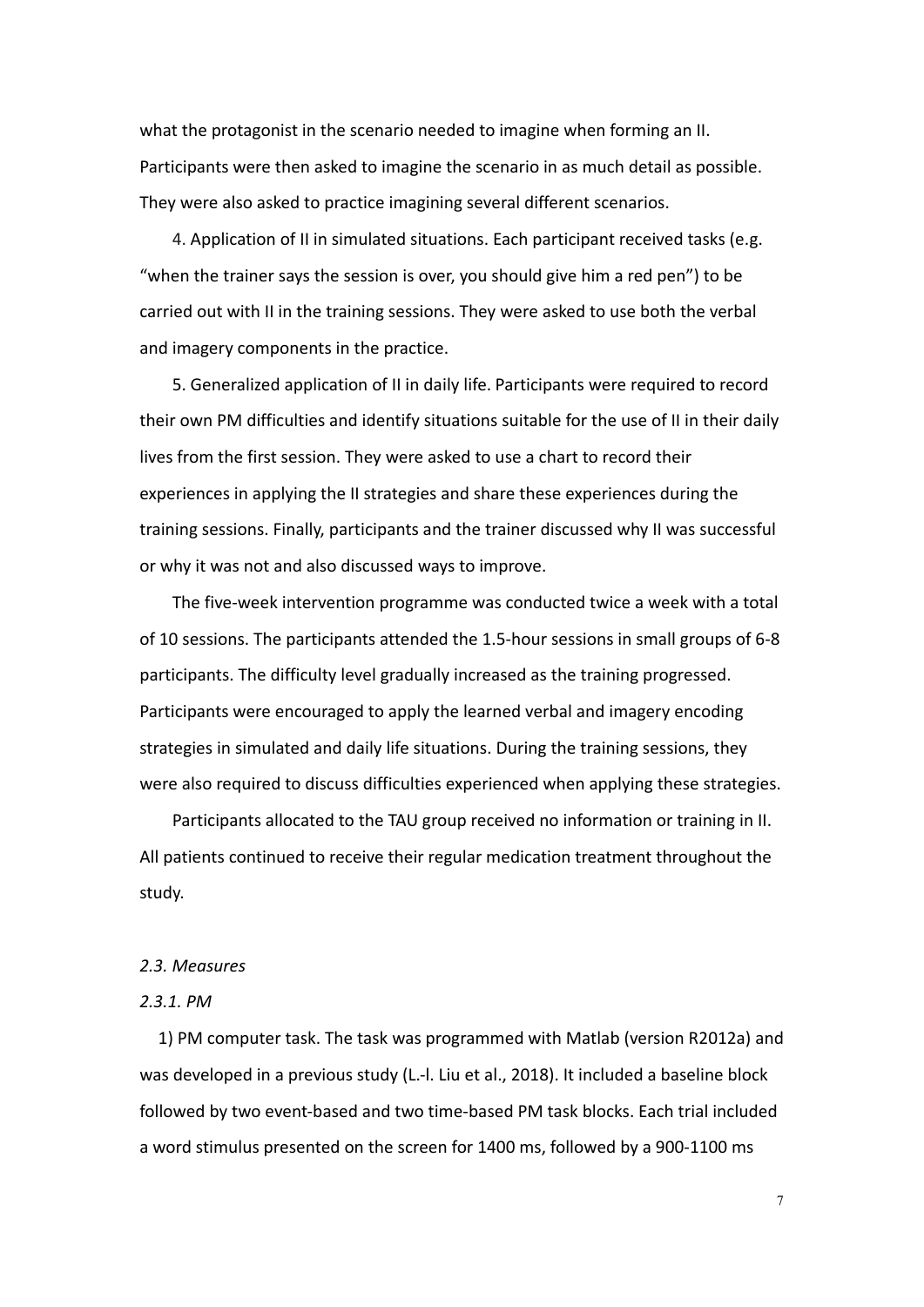blank. For the baseline task, participants were required to judge whether twocharacter Chinese words presented on the screen were living things or not. Participants pressed the "J" key for yes and "F" key for no. After finishing the baseline task, participants were asked to undertake the event-based and time-based PM task in a random order.

The two PM blocks consisted of an ongoing task and a PM task. The ongoing task was the same as the baseline task. For the event-based PM, participants were required to press the "spacebar" when either of the two characters included a radical " $\Box$ " (e.g. "dolphin"  $\Box$   $\Box$  ], "bacon"  $\Box$   $\Box$  ], "rubber"  $\Box$   $\Box$  ]) when performing the ongoing task. There were three PM cue words and 157 non-target words in each block. The PM cue words appeared once in each block. The PM words appeared at the 50th, 103th and 149th trial in block 1, and were presented at the 52th, 99th and 150th trial in block 2. The event-based PM task lasted for about 13 minutes.

For the time-based PM task, there were two blocks and 160 trials in each block. During the ongoing task, participants were required to press the "spacebar" every two minutes (PM task) when performing the ongoing task. Participants were able to monitor the time by pressing the "E" key at any point during the block. When the "E" key was pressed, the time elapsed from the beginning of the block (e.g., 03:10) appeared at the upper right corner of the screen for 2s. The responses were counted as correct if the participants pressed the spacebar within 5s of the target time. The time-based PM task lasted for approximately 13 minutes. The accuracy of the PM tasks was recorded.

2) Telephone PM task. The daily PM task was adapted from a telephone task (Fish et al., 2007). Participants were required to make calls at four appointed time points during the day. The duration between two adjacent calls must not be less than two hours. The target time for the calls for each participant was different. Participants were explicitly forbidden to use active external aids (e.g. "alarm clock") but were allowed to read the appointed time points on a written note. Each call within five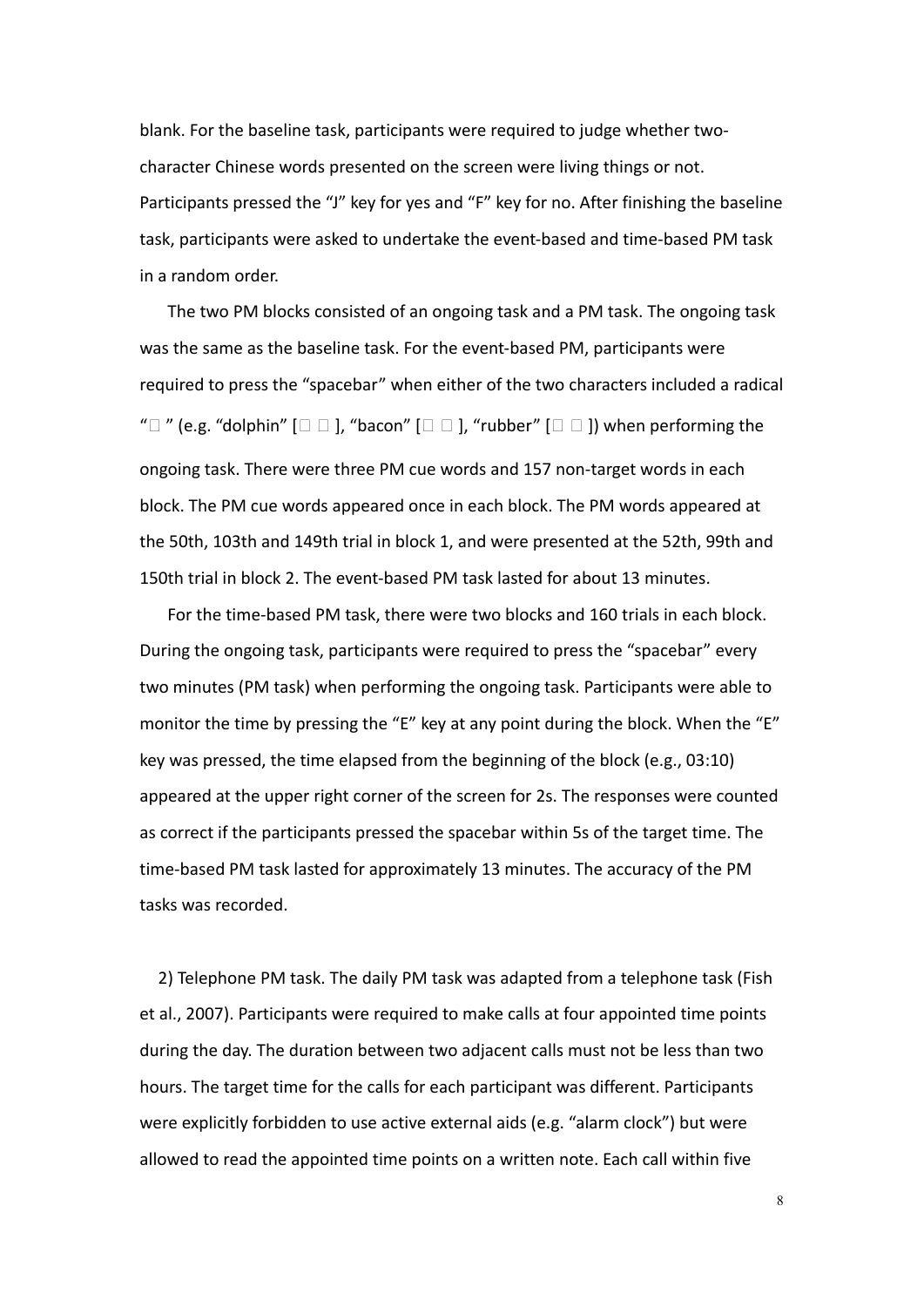minutes of the target time was given five points, and scores decreased by one point for each successive five minutes away from the target time. Participants scored zero if they did not make a call or they made a call that was more than 25 minutes from the target time. The task was assigned on the day of each assessment (baseline, posttreatment, follow-up) and participants were required to carry out the task on the next day. No cues were provided.

3) The Prospective and Retrospective Memory Questionnaire (PRMQ) (Chan et al., 2008; G. Smith, Del Sala, Logie, & Maylor, 2000). A Chinese version of the PRMQ was used to assess PM problems the participants experienced in their daily life. Only the PM subscale of the PRMQ was used in the present study. Higher scores indicate more PM problems. The PRMQ has been reported to have good validity and reliability in Chinese samples (Chan et al., 2008).

# *2.3.2. Social functioning and functional capacity*

1) Beijing Performance-based Functional Ecological Test 2.0 version (BJ-PERFECT) (Shi, He, Cheung, Yu, & Chan, 2013). The BJ-PERFECT was used to assess functional capacity in the laboratory. Participants were asked to finish a role-play task in three subdomains of functioning: A) transportation: participants were required to utilize maps to plan routes; B) financial management: participants were required to manage changes and fees; C) working ability: participants were required to prepare tableware and play the role as a cashier. Correct transportation (range 0-10), financial management (0-8) and working ability (0-12) subdomain scores were summated to produce a total score (range 0-30).

2) The Personal and Social Performance (PSP) scale (Morosini, Magliano, Brambilla, Ugolini, & Pioli, 2000; Si et al., 2011). A Chinese version of the PSP scale was adopted to assess personal and social functioning by trained psychiatrists through face-to-face interviews. The PSP assesses four domains: a) socially useful activities; b) personal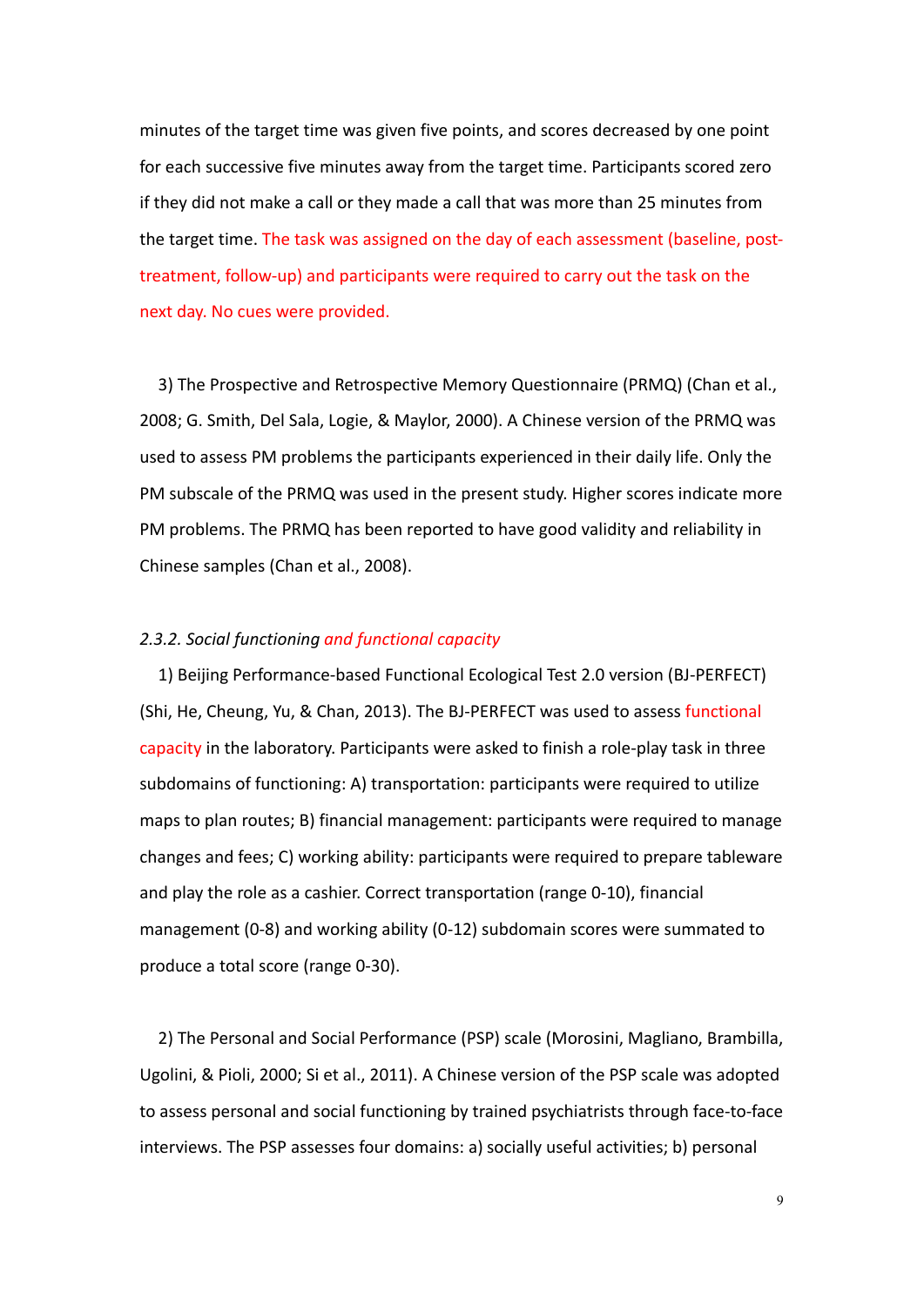and social relationships; c) self-care; and d) disturbing and aggressive behaviours. The total score was calculated based on the subdomain scores. Higher total scores represent better function (range 0-100). The Cronbach's alpha of the scale was 0.84 in a Chinese sample (Si et al., 2011).

3) The Schizophrenia Quality of Life Scale (SQLS) (Luo, Luo, Wang, Chen, & Mao, 2003; Wilkinson et al., 2000). The SQLS is a self-report questionnaire that assesses the quality of life in schizophrenia patients. A Chinese version of the SQLS was adopted in this study. Higher scores indicate poorer quality of life. The Cronbach's alphas of the its subscales were all above 0.70 in a Chinese sample (Luo et al., 2003).

# *2.3.3. Clinical measures*

The Positive and Negative Syndrome Scale (PANSS) was adopted to assess schizophrenia symptoms (Kay, Fiszbein, & Opler, 1987; Si et al., 2004). The Abnormal Involuntary Movement Scale (AIMS) ( J. M. Smith, Kucharski, Oswald, & Waterman, 1979; Zhang, 1993) and the Barnes Akathisia Rating Scale (BARS) (Barnes, 1989)were used to assess medication side effects. These measures were completed by a trained psychiatrist.

#### *2.3.4. Other measures*

Estimated IQ was measured using four-subscales (information, arithmetic, similarity, and digit span) of the Chinese version of the Wechsler Adult Intelligence Scale-Revised (WAIS-R) (Gong, Jiang, Deng, Dai, & Zhou, 1989). The Annett Handedness Scale was used to assess handedness (Spreen & Strauss, 1991).

Emotional status was also measured to examine whether II training would improve emotion as well. The Beck Depression Inventory (BDI) was used to assess the severity of depressive symptoms (Beck, Ward, Mendelson, Mock, & Erbaugh, 1961; D. T. Shek, 1990). The State-Trait Anxiety Inventory (STAI) was used to measure anxiety (D. T. L. Shek, 1988; Spielberger, Vagg, Barker, Donham, & Westberry, 1980).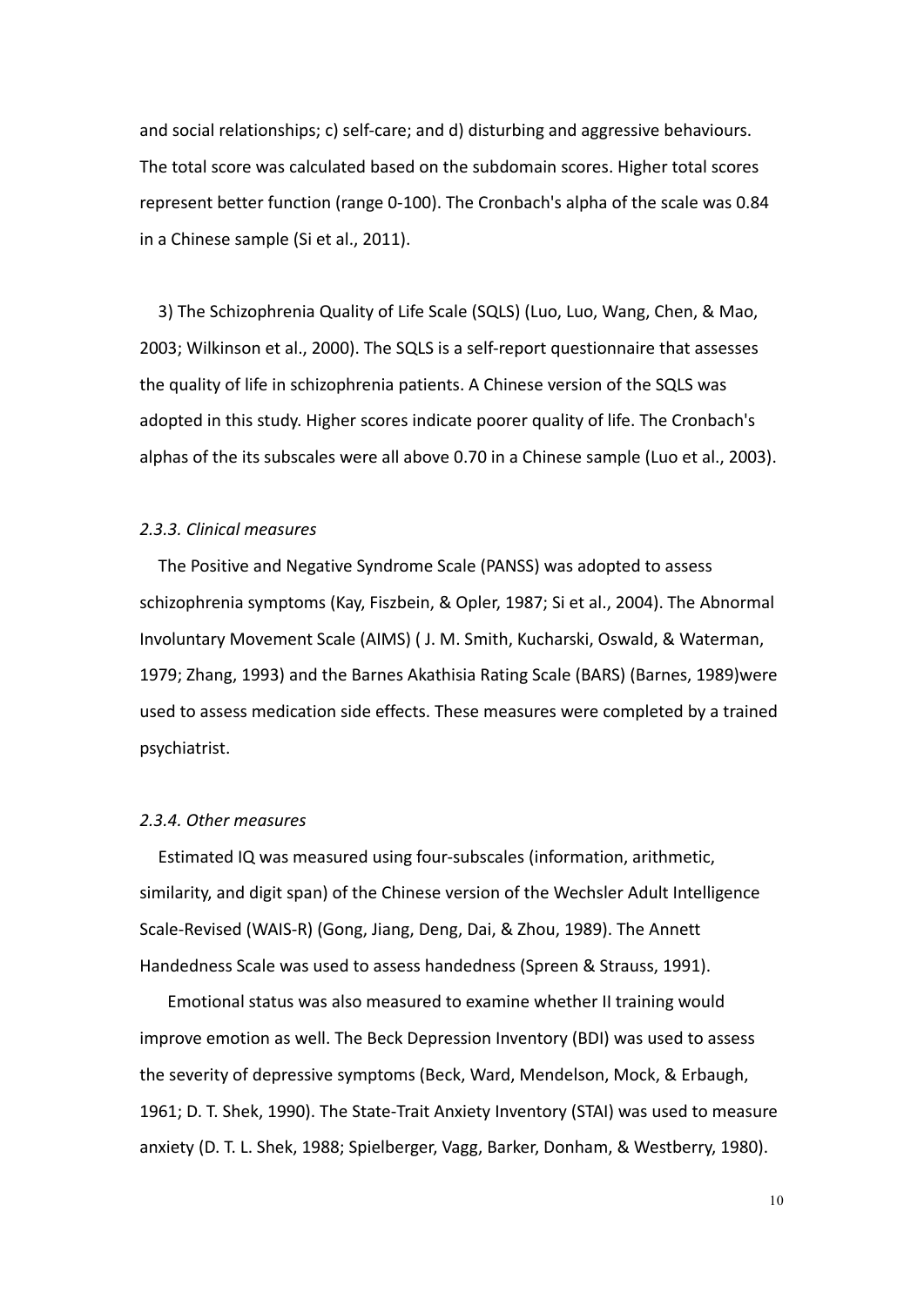## *2.4. Procedure*

Patients in this study were identified by their psychiatrists or nurses. After a brief introduction to the project, participants provided written informed consent, and received baseline assessment. Participants were then randomly assigned to the II group or the TAU group. Post-training assessment and 3-month follow-up assessment were conducted after the intervention and three months after the intervention. All participants were paid RMB 100 yuan for each assessment.

#### *2.5. Data analyses*

To test for differences in demographic, clinical, and all measures between the II and TAU groups at baseline, independent *t*-tests and Chi-square tests were used. We conducted analysis of covariance (ANCOVA) to examine the treatment effect after the intervention programme. Post-treatment performances were compared between groups after controlling for baseline performances. Similarly, to examine the longerterm effect of the intervention programme, analysis of covariance (ANCOVA) were conducted to compare the group difference on 3-month follow up performances while controlling for baseline performances.  $\eta_p^2$  was used as the measure of effect size for the ANCOVAs, with medium  $(> 0.06)$  and large  $(> 0.14)$  effects considered as clinically meaningful (Cohen, 1988). Pearson correlation analyses were conducted to examine the baseline predictors associated with changes in PM performance at posttreatment and 3-month follow-up in the II group. Changes in PM scores were obtained by subtracting baseline performance from the post-test or 3-month follow up performance. Demographic information (gender, age, education years, IQ), and emotional status (anxiety, depression), illness duration, medication dosage, PANSS score, and baseline PM performance were the baseline variables.

# **3. Results**

*3.1. Demographics, clinical information and baseline performances*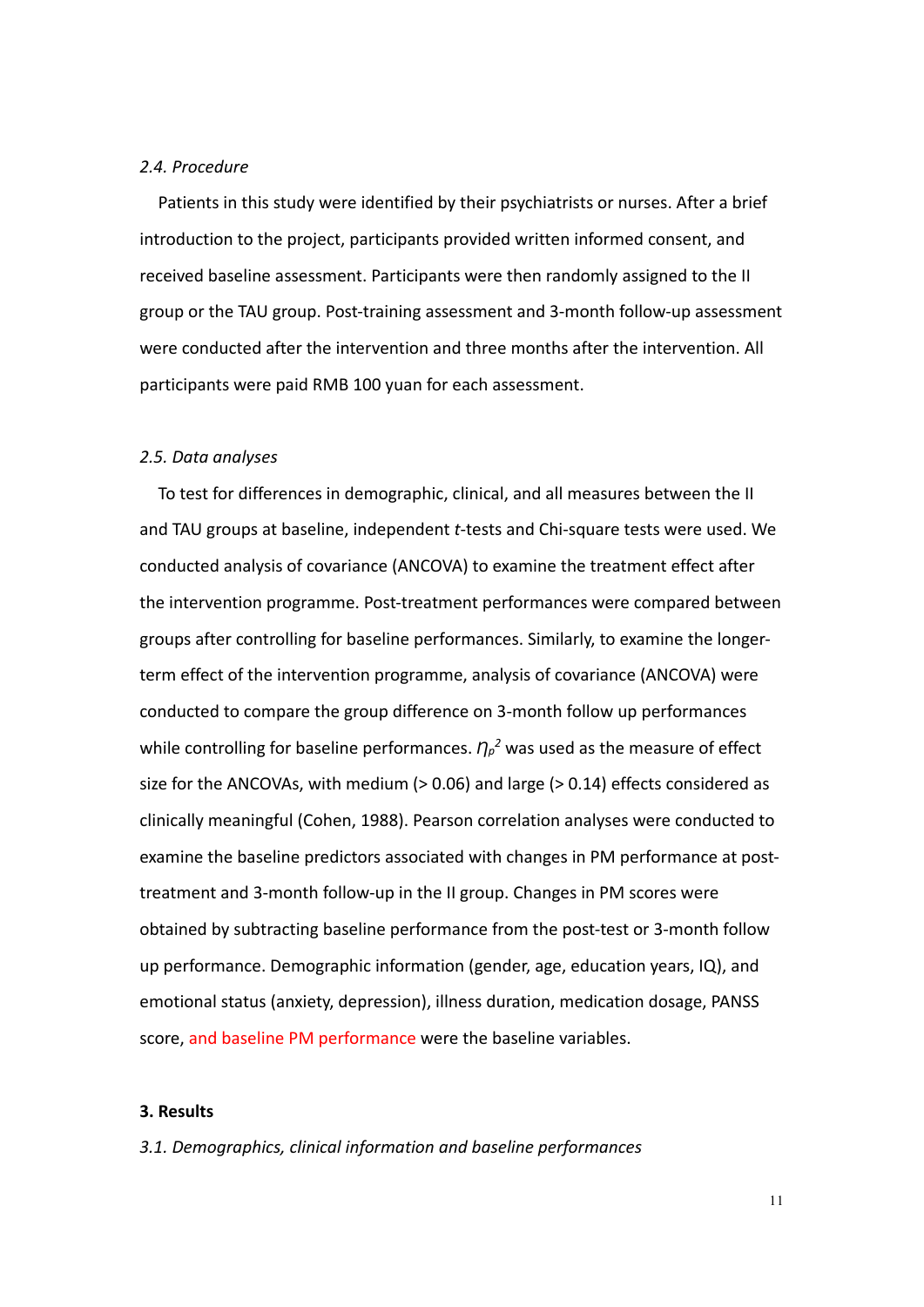As shown in Table 1, the two groups did not differ in demographics, clinical variables and baseline performance (all *p*s > 0.05).

#### INSERT TABLE 1 HERE

## *3.2. Group differences at post-treatment*

For PM performance, as presented in Table 2 and Figure 2, compared with the TAU group, the II group exhibited significantly higher accuracy on both event-  $(F(1,39) = 7.75, p = 0.008, \eta_p^2 = 0.166$  and time-based  $(F(1,39) = 4.50, p = 0.031, \eta_p^2$ = 0.114) computer PM tasks. Similarly, the II group also performed significantly better on the telephone call task than the TAU group ( $F(1,39) = 4.54$ ,  $p = 0.040$ ,  $\eta_p^2 =$ 0.104).

## INSERT TABLE 2 AND FIGURE 2 HERE

 For social functioning and functional capacity, as presented in Table 2 and Figure 2, the II group scored higher in total score ( $F(1,39) = 4.74$ ,  $p = 0.036$ ,  $\eta_p^2 = 0.108$ ) and the working subdomain score ( $F(1,39) = 5.34$ ,  $p = 0.026$ ,  $\eta_p^2 = 0.121$ ) of the BJ-PERFECT than the TAU group.

For emotional status, as presented in Table S1 (supplementary material), there was no significant difference between the II group and the TAU group at posttreatment.

# *3.3. Group differences at 3-month follow-up*

For PM performance, as shown in Table 3 and Figure 2, the II group exhibited a significantly higher accuracy in the event-based computer PM task (*F*(1,37) *=* 4.53*, p*  $= 0.040$ ,  $\eta_p^2 = 0.109$ ), but a non-significant but medium sized effect in time-based computer PM task ( $F(1,37) = 2.49$ ,  $p = 0.123$ ,  $\eta_p^2 = 0.063$ ) compared with the TAU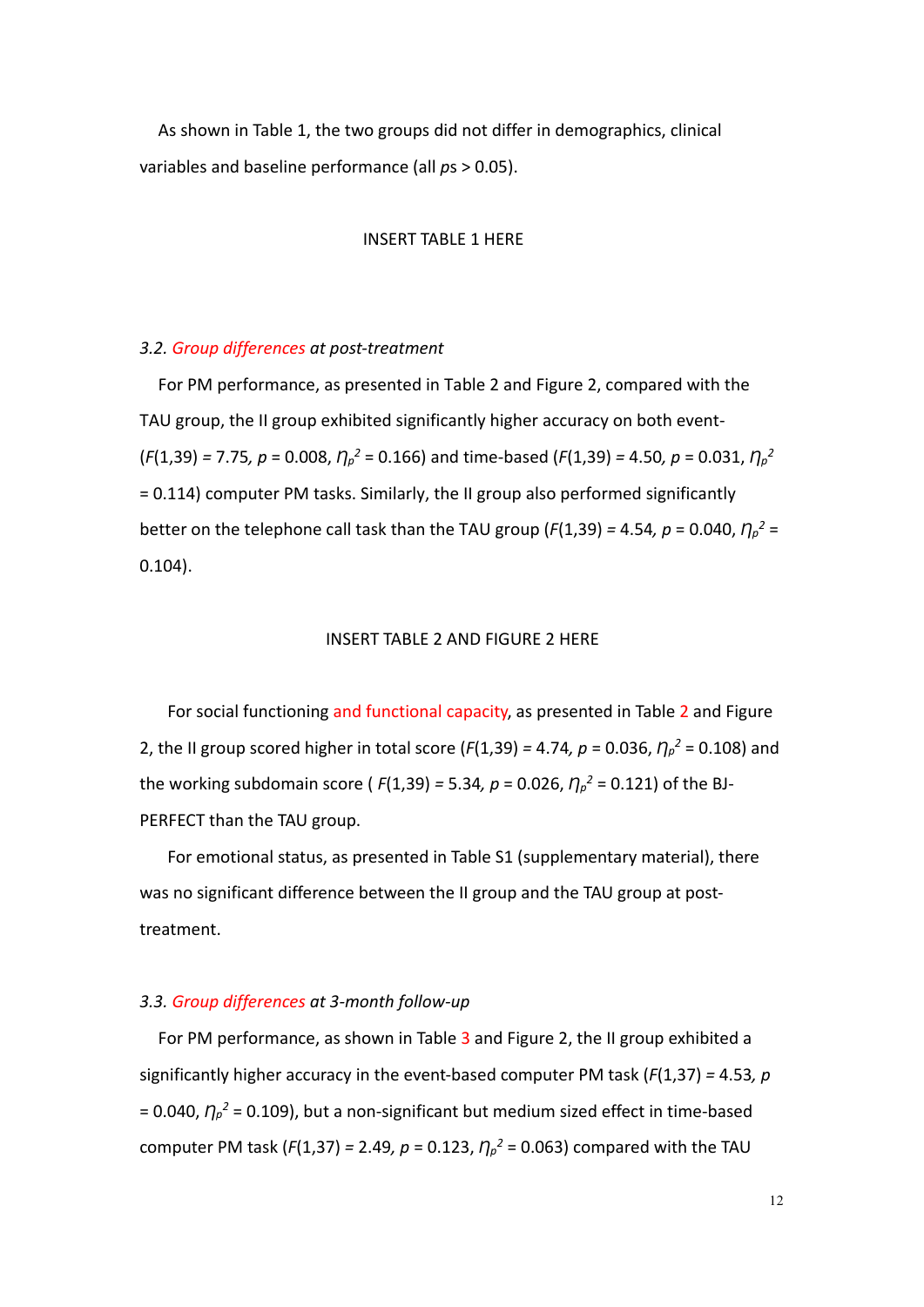group.

For the daily PM task, the II group performed significantly better on the telephone call task ( $F(1,37) = 4.44$ ,  $p = 0.042$ ,  $\eta_p^2 = 0.107$ ) than the TAU group.

INSERT TABLE 3 HERE

For social functioning and functional capacity, as presented in Table 3, a nonsignificant but medium sized effect on the total score of the SQLS (*F*(1,37) *=* 1.70*, p* = 0.105,  $\eta_{\rho}^2$  = 0.069) was found between the II group and the TAU group.

For emotional status, as shown in Table S2 (supplementary material), there was no significant difference between the two groups, although there was a medium sized effect favouring the II group in STAI score ( $F(1,37) = 2.66$ ,  $p = 0.111$ ,  $\eta_p^2 =$ 0.067).

# *3.4. Correlation of baseline variables with PM performance improvement in the II group*

At post-treatment assessment, participants scoring lower in baseline event-based PM accuracy (*r* = - 0.792, *p* < 0.001) showed greater improvement in event-based PM accuracy. Participants with lower estimated IQ (*r* = - 0.470, *p* = 0.031), baseline eventbased PM accuracy (*r* = - 0.508, *p* < 0.019) and baseline time-based PM accuracy (*r* = - 0.864, *p* < 0.001) showed greater improvement in time-based PM accuracy. Those who were receiving lower doses of antipsychotic medications (*r* = - 0.540, *p* = 0.011) and those with worse baseline telephone call task performance (*r* = - 0.610, *p* = 0.003) showed greater improvement in telephone call task.

At 3-month follow-up, participants scoring lower at baseline on the PSP (*r* = - 0.559, *p* = 0.008) and those with lower baseline event-based PM accuracy (*r* = - 0.600, *p* = 0.004) improved more on event-based PM accuracy. In contrast, those scoring higher on the STAI (*r* = 0.490, *p* = 0.024) and the BDI (*r* = 0.505, *p* = 0.020) showed more improvement in event-based PM accuracy. Participants with a shorter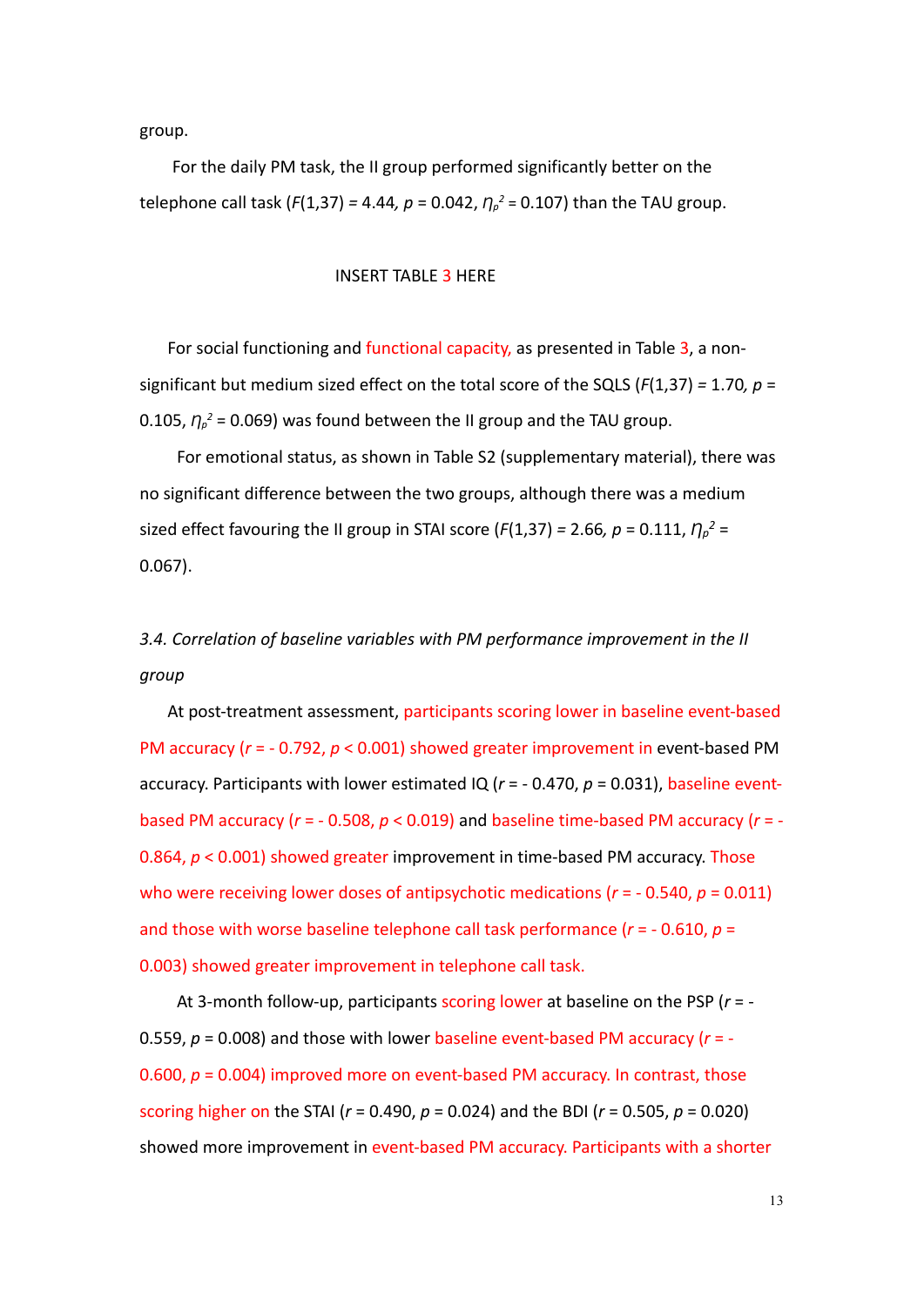length of education (*r* = - 0.486, *p* = 0.025) and lower baseline time-based PM accuracy (*r* = - 0.755, *p* < 0.001) showed greater improvement in time-based PM performance, whereas those scoring higher on general psychopathology symptoms on the PANSS (*r* = 0.454, *p* = 0.039) and the STAI (*r* = 0.547, *p* = 0.010) at baseline showed more improvement in time-based PM performance. Participants with poorer baseline telephone call task performance (*r* = - 0.553, *p* = 0.009) also improved more on telephone call task at 3-month follow-up.

#### **4. Discussion**

In this study, II training-associated beneficial effects were observed on computerbased PM tasks and a real-life PM task (telephone call at specific date and time) at post-treatment and 3-month follow-up. In addition, the II group showed significantly higher working ability than the TAU group at post-treatment. We also found that poorer baseline PM performance, lower education level, lower estimated IQ and poorer baseline psychosocial functioning were correlated with a larger magnitude of improvement in PM performance.

Compared with the TAU group, the II group exhibited better computer eventbased PM performance at post-treatment and this effect was sustained at 3-month follow-up. These results suggest that our II training programme (adapted from Burkard et al. (2014)) enabled participants to flexibly apply the learned strategies in the future. The psychological process underlying the beneficial training effects could be that II strengthens the encoding of PM cues and the formation of a strong link between the PM cues and intentions, leading to improved PM performance. Similarly, we found that the II group performed better than the TAU group in computer time-based PM tasks at post-treatment, and a non-significant but medium effect sized difference at 3-month follow-up. These results are consistent with previous studies which showed that II improved time-based PM performance in older adults and schizophrenia patients (L.-l. Liu et al., 2018; L. L. Liu & Park, 2004;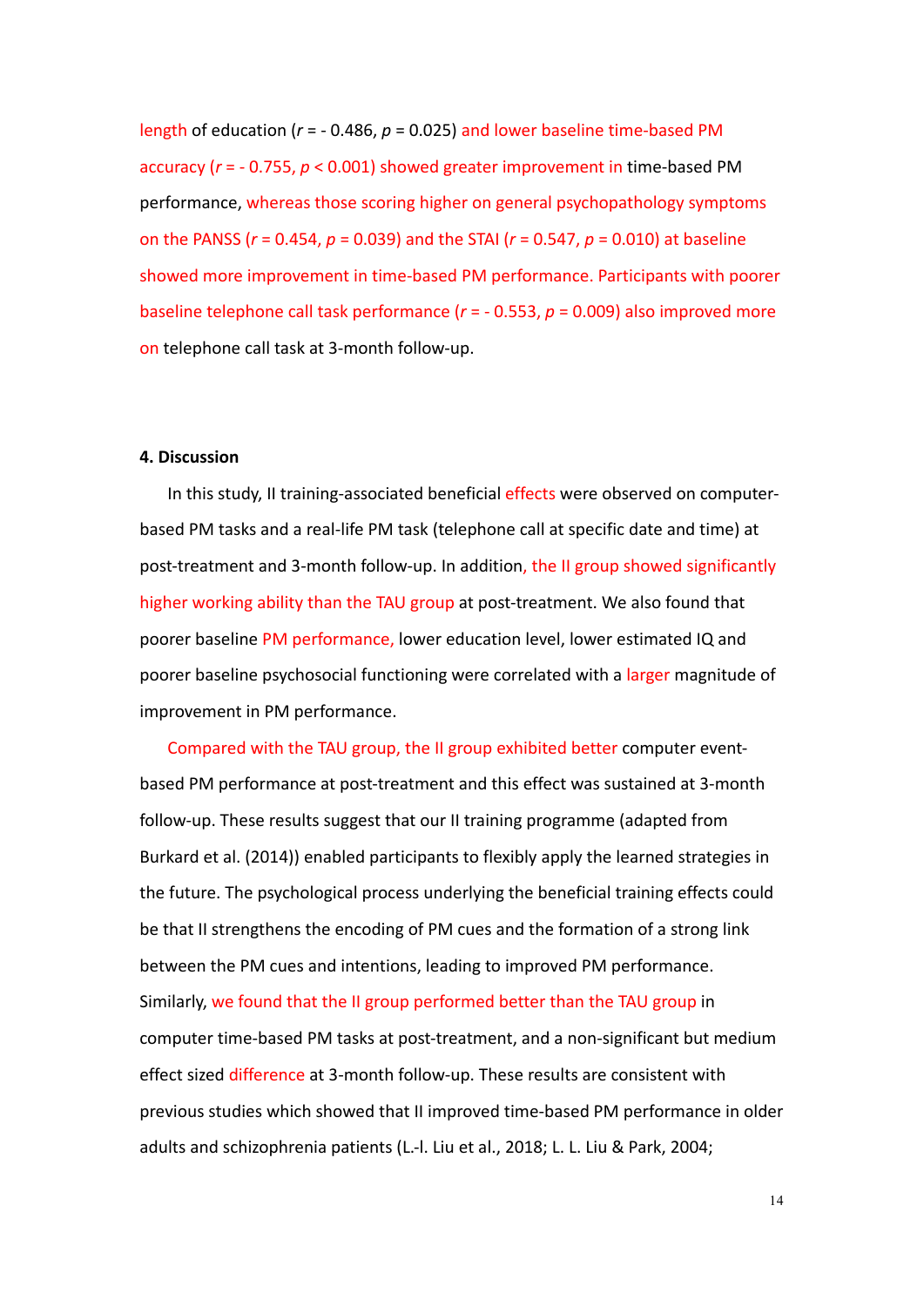Schnitzspahn & Kliegel, 2009). The above results demonstrate that our II training programme can improve both event-based and time-based PM in schizophrenia patients. Moreover, we also found the II group performed better than the TAU group in the telephone call task at both post-treatment and 3-month follow-up, which extends the beneficial effects of training to tasks more closely resembling those found in daily life. Previous compensatory training studies did not explore whether training can improve daily-life PM performance in individuals with psychotic disorders (Twamley, Savla, et al., 2008; Twamley et al., 2017; Twamley et al., 2012) and the present study is the first to provide such evidence. Furthermore, our results extend the robust II training effect on PM to schizophrenia patients.

However, no significant difference between the II group and the TAU group on the PRMQ score was found at post-treatment or at 3-month follow-up. In one PM intervention programme (Rose et al., 2015), researchers trained older adults with a virtual week game and found that training resulted in PM improvements in both a virtual week and naturalistic PM task (the call-back task), but not on the PRMQ. Thus, we speculate that the negative result may be caused by the relative insensitivity of the PRMQ to training effects.

 For functional capacity, as measured by the BJ-PERFECT, it was found that II group scored higher than the TAU group in total score and the working ability subdomain at post-treatment. However, no significant difference was found at 3-month follow-up. PM has been found to be positively correlated with social functioning and living skills in schizophrenia patients (Au et al., 2014; Twamley, Woods, et al., 2008), and researchers have suggested that we may improve social functioning and functional capacity through PM training. Our results support this assertion. However, the longterm effect of our PM intervention programme for functional capacity in schizophrenia patients was limited. To gain lasting improvement in working ability, a combination of cognitive training and other interventions such as vocational intervention may be necessary (Vauth et al., 2005).

For social functioning, as measured by the SQLS, patients in the II group did not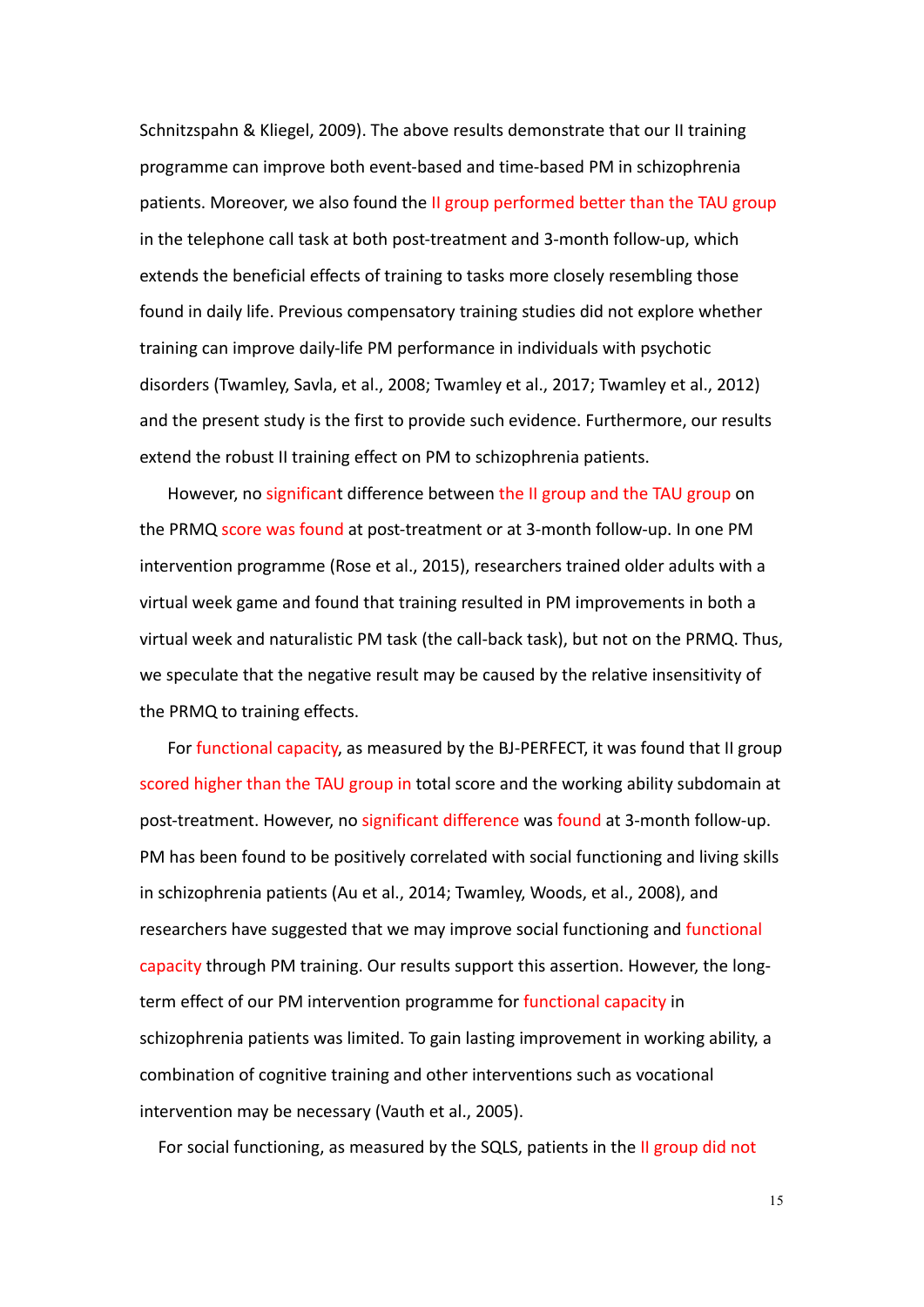show significant difference with the TAU group at post-treatment or 3-month followup. However, the difference reached a medium effect size at 3-month follow-up. Thus, our intervention might have produced some improvement in subjective quality of life. In fact, such time-lagged improvements in subjective quality of life in patients with psychosis has also been reported in a previous compensatory intervention programme (Twamley et al., 2012).

Generally, lower estimated intellectual functioning, poorer baseline PM performance, lower psychosocial functioning, and more severe baseline symptoms were correlated with greater improvement in PM performance at post-treatment or 3-month follow-up. These results are consistent with a previous compensatory training study which suggested that more room may be left for patients with psychosis with lower baseline functioning to improve (Twamley, Burton, & Vella, 2011).

Our training programme demonstrated lasting effects in PM performance and significant transfer effects to functional capacity. The training effects may be attributed to the emphasis on giving the participants explicit instructions, encouraging them to practice the learned techniques at home and discussing the experience in using these strategies regularly (McDaniel et al., 2014; Waldum, Dufault, & McDaniel, 2016). It is noteworthy that in the II group, no participant dropped out and all finished the 10 sessions in our programme, suggesting high acceptance of the training protocol by the patients. However, not all PM performance or functional capacity improvements were maintained at 3-month follow-up. To achieve more sustained beneficial effects, we can consider integrating the participants' personal goals with the training protocol in the future. This may improve the participants' motivation and produce a stronger and longer-lasting training effect (Choi, Mogami, & Medalia, 2010). Moreover, regular reminders (e.g., phone calls or emails) to encourage participants to adopt the learned strategy in daily life after they finished the training sessions may also enhance the impact of training.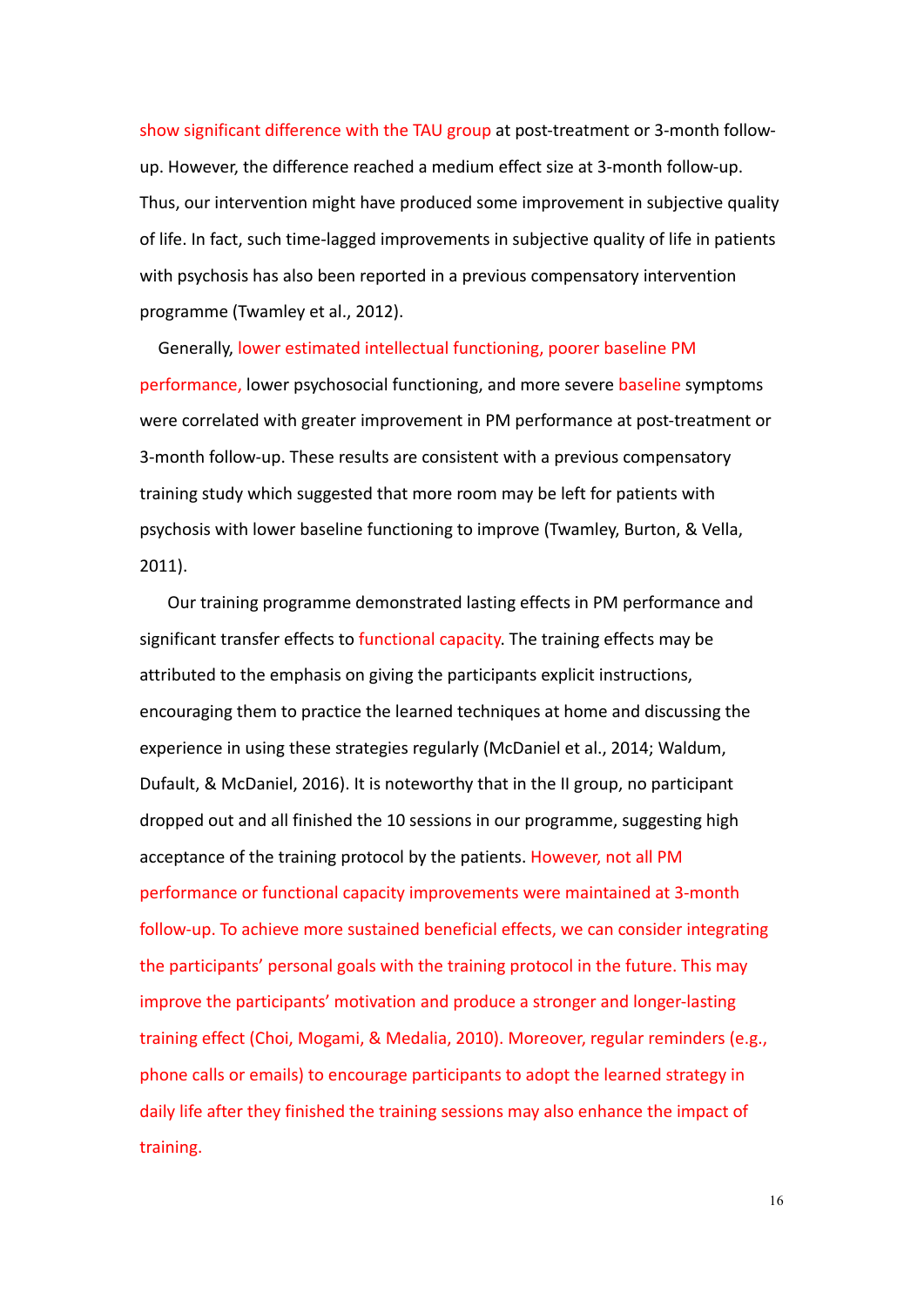Notwithstanding the positive outcomes from the present study, several limitations need to be acknowledged. First, our sample size was relatively small, and the results need to be replicated in a larger sample. In addition, no active control group was included, making it difficult to rule out that the significant effects could be due to exposure to and attention by the trainers during the programme. Moreover, multiple comparisons due to the many statistical tests conducted may lead to alpha inflation.

 In summary, our II intervention programme appeared to produce beneficial and sustained effects in improving PM performance and short-term beneficial effects for functional capacity. In addition, the programme appeared to benefit more for schizophrenia patients with lower psychosocial functioning, lower estimated intellectual functioning, poorer baseline PM performance, and more severe general psychopathology symptoms. II training may be an effective intervention to improve PM performance and functional capacity in patients with schizophrenia.

#### **References**

- Au, R. W. C., Man, D., Xiang, Y. T., Shum, D., Lee, E., Ungvari, G. S., & Tang, W. K. (2014). Prospective memory predicts the level of community living skills in schizophrenia. Psychiatry Research, <sup>219</sup>(1), 86- 91. doi:10.1016/j.psychres.2014.04.055
- Barnes, T. R. (1989). A rating scale for drug- induced akathisia. The British Journal of Psychiatry, <sup>154</sup>(5), 672- 676. doi:10.1192/bjp.154.5.672
- Beck, A. T., Ward, C. H., Mendelson, M. M., Mock, J. J., & Erbaugh, J. J. (1961). An inventory for measuring depression. Archives of General Psychiatry, 4(6), 561-571. doi:10.1001/archpsyc.1961.01710120031004
- Burkard, C., Rochat, L., Blum, A., Emmenegger, J., Juillerat Van der Linden, A.-C., & Van der Linden, M. (2014). A daily- life- oriented intervention to improve prospective memory and goaldirected behaviour in ageing: A pilot study. Neuropsychological Rehabilitation, 24(2), 266-295. doi:10.1080/09602011.2014.887023
- Chan, R. C. K., Wang, Y., Ma, Z., Hong, X.- h., Yuan, Y., Yu, X., . . . Gong, Q.- y. (2008). Objective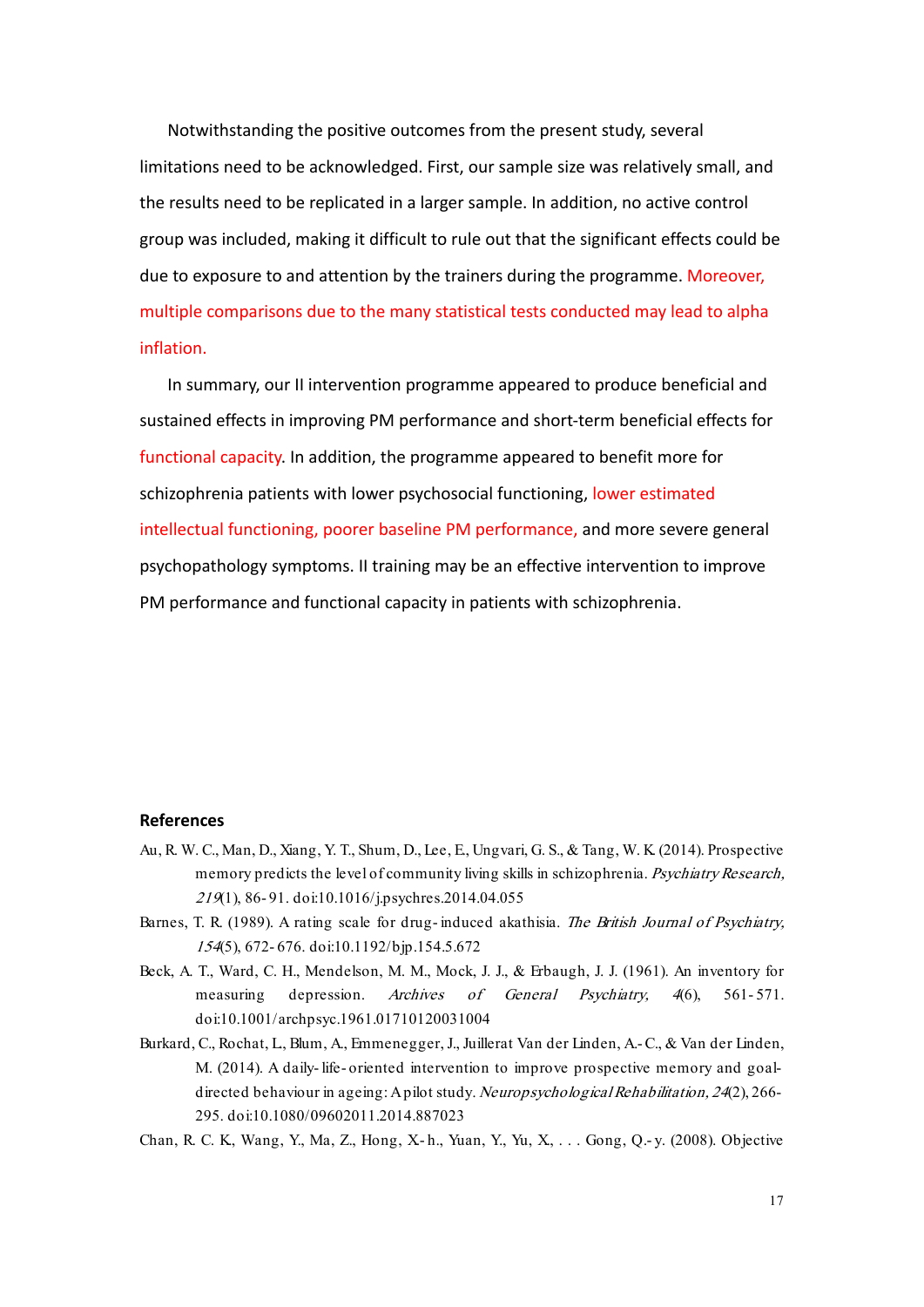measures of prospective memory do not correlate with subjective complaints in schizophrenia. Schizophrenia Research, 103(1), 229- 239. doi:10.1016/j.schres.2008.02.019

- Chen, X.-J., Liu, L.- L., Cui, J.- F., Gan, M.- Y., Li, C.- Q., Neumann, D. L., . . . Chan, R. C. K. (2016). The effect and mechanisms of implementation intention in improving prospective memory performance in schizophrenia patients. Psychiatry Research, 244, 86- 93.
- Chen, X.- j., Wang, Y., Liu, L.- l., Cui, J.- f., Gan, M.- y., Shum, D. H. K., & Chan, R. C. K. (2015). The effect of implementation intention on prospective memory: A systematic and metaanalytic review. Psychiatry Research, 226(1), 14- 22.
- Chen, X.- j., Wang, Y., Liu, L.- l., Shi, H.-s., Wang, J., Cui, J.- f., . . . Chan, R. C. K. (2014). The effect and mechanisms of implementation intentions on prospective memory in individuals with and without schizotypal personality features. Memory, 22(4), 349-359. doi:10.1080/09658211.2013.792841
- Choi, J., Mogami, T., & Medalia, A. (2010). Intrinsic Motivation Inventory: An Adapted Measure for Schizophrenia Research. *Schizophrenia Bulletin*, 36(5), 966-976. doi:10.1093/schbul/sbp030
- Cohen, J. (1988). Statistical power analysis for the behavioral sciences (2nd Ed.). Hillsdale, NJ: Lawrence Earlbaum Associates.
- Einstein, G. O., & McDaniel, M. A. (1990). Normal aging and prospective memory. Journal of Experimental Psychology: Learning, Memory, and Cognition, 16(4), 717- 726. doi:10.1037/0278- 7393.16.4.717
- Einstein, G. O., & McDaniel, M. A. (1996). Retrieval processes in prospective memory: Theoretical approaches and some new empirical findings. In M. Brandimonte, G. O. Einstein, & M. A. McDaniel (Eds.), Prospective memory: Theory and Applications (pp. 115- 142). Mahwah, NJ: Erlbaum Publishers.
- Fish, J., Evans, J. J., Nimmo, M., Martin, E., Kersel, D., Bateman, A., . . . Manly, T. (2007). Rehabilitation of executive dysfunction following brain injury: "Content- free" cueing improves everyday prospective memory performance. Neuropsychologia, 45(6), 1318- 1330. doi:10.1016/j.neuropsychologia.2006.09.015
- Gollwitzer, P. M. (1999). Implementation intentions: Strong effects of simple plans. American Psychologist, 54(7), 493-503. doi:10.1037/0003-066X54.7.493
- Gong, Y.- X., Jiang, D.- W., Deng, J.- L., Dai, Z.- S., & Zhou, Q.- Z. (1989). Manual of Wechsler Memory Scale-Chinese version. Changsha: Hunan Medical College Press.
- Insel, T. R. (2010). Rethinking schizophrenia. Nature, 468(7321), 187- 193.
- Kay, S. R., Fiszbein, A., & Opler, L. A. (1987). The Positive and Negative Syndrome Scale (PANSS) for Schizophrenia. Schizophrenia Bulletin, 13(2), 261- 276. doi:10.1093/schbul/13.2.261
- Khoyratty, N.-B., Wang, Y., O'Gorman, J. G., Lloyd, C., Williams, P. L., Chan, R. C. K., & Shum, D. H. K. (2015). Forming implementation intentions improves prospective memory in early psychosis. Psychiatry Research, 228(3), 265- 271. doi:10.1016/j.psychres.2015.05.101
- Lam, J. W. S., Lui, S. S. Y., Wang, Y., Chan, R. C. K., & Cheung, E. F. C. (2013). Prospective memory predicts medication management ability and correlates with non- adherence to medications in individuals with clinically stable schizophrenia. Schizophrenia Research, <sup>147</sup>(2- 3), 293- 300. doi:10.1016/j.schres.2013.04.010
- Liu, L.- l., Gan, M.- y., Cui, J.-f., Chen, T., Tan, S.- p., Neumann, D. L., . . . Chan, R. C. K. (2018). The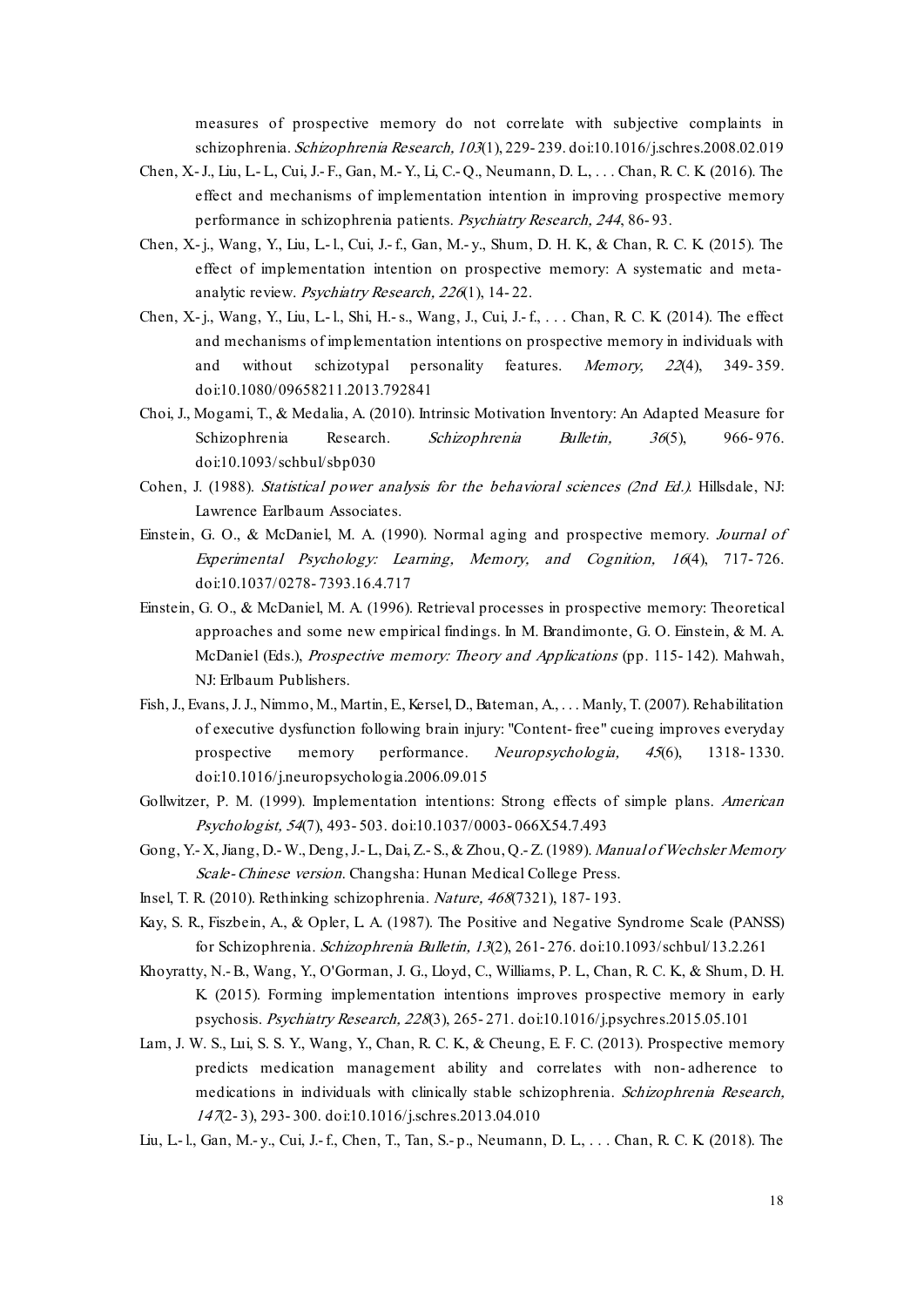general facilitation effect of implementation intentions on prospective memory performance in patients with schizophrenia. Cognitive Neuropsychiatry, 1-14. doi:10.1080/13546805.2018.1528143

- Liu, L. L., & Park, D. C. (2004). Aging and medical adherence: the use of automatic processes to achieve effortful things. Psychology & Aging, 19(2), 318-325.
- Luo, H., Luo, N., Wang, Y.- Q., Chen, Shu- Lin, & Mao, H.-J. (2003). Reliability and Validity of the Schizophrenia Quality of Life Scale. Chinese Mental Health Journal, 17(3), 172-174.
- McDaniel, M. A., Binder, E. F., Bugg, J. M., Waldum, E. R., Dufault, C., Meyer, A., . . . Kudelka, C. (2014). Effects of cognitive training with and without aerobic exercise on cognitively demanding everyday activities. Psychology and Aging, 29(3), 717-730. doi:10.1037/a0037363
- McDonald, A., Haslam, C., Yates, P., Gurr, B., Leeder, G., & Sayers, A. (2011). Google Calendar: A new memory aid to compensate for prospective memory deficits following acquired brain injury. Neuropsychological Rehabilitation,  $21(6)$ , 784-807. doi:10.1080/09602011.2011.598405
- Morosini, P. L., Magliano, L., Brambilla, L., Ugolini, S., & Pioli, R. (2000). Development, reliability and acceptability of a new version of the DSM- IV Social and Occupational Functioning Assessment Scale (SOFAS) to assess routine social functioning. Acta Psychiatrica Scandinavica, 101(4), 323- 329.
- Neroni, M. A., Gamboz, N., & Brandimonte, M. A. (2014). Does episodic future thinking improve prospective remembering? Consciousness and Cognition, 23, 53-62. doi:10.1016/j.concog.2013.12.001
- Ordemann, G. J., Opper, J., & Davalos, D. (2014). Prospective memory in schizophrenia: A review. Schizophrenia Research, 155(1- 3), 77- 89. doi:10.1016/j.schres.2014.03.008
- Raskin, S. A., Maye, J., Rogers, A., Correll, D., Zamroziewicz, M., & Kurtz, M. (2014). Prospective Memory in Schizophrenia: Relationship to Medication Management Skills, Neurocognition, and Symptoms in Individuals With Schizophrenia. Neuropsychology, <sup>28</sup>(3), 359- 365. doi:10.1037/neu0000040
- Rose, N. S., Rendell, P. G., Hering, A., Kliegel, M., Bidelman, G. M., & Craik, F. I. M. (2015). Cognitive and neural plasticity in older adults' prospective memory following training with the Virtual Week computer game. Frontiers in Human Neuroscience, 9. doi:10.3389/fnhum.2015.00592
- Schnitzspahn, K. M., & Kliegel, M. (2009). Age effects in prospective memory performance within older adults: the paradoxical impact of implementation intentions. European Journal of Ageing, 6(2), 147-155. doi:10.1007/s10433-009-0116-x
- Shek, D. T. (1990). Reliability and factorial structure of the Chinese version of the Beck Depression Inventory. Journal of Clinical Psychology, 46(1), 35–43.
- Shek, D. T. L. (1988). Reliability and factorial structure of the Chinese version of the State- Trait Anxiety Inventory. Journal of Psychopathology and Behavioral Assessment, 10(4), 303- 317. doi:10.1007/bf00960624
- Shi, C., He, Y., Cheung, E. F. C., Yu, X., & Chan, R. C. K. (2013). An ecologically valid performancebased social functioning assessment battery for schizophrenia. Psychiatry Research, <sup>210</sup>(3), 787- 793. doi:10.1016/j.psychres.2013.09.023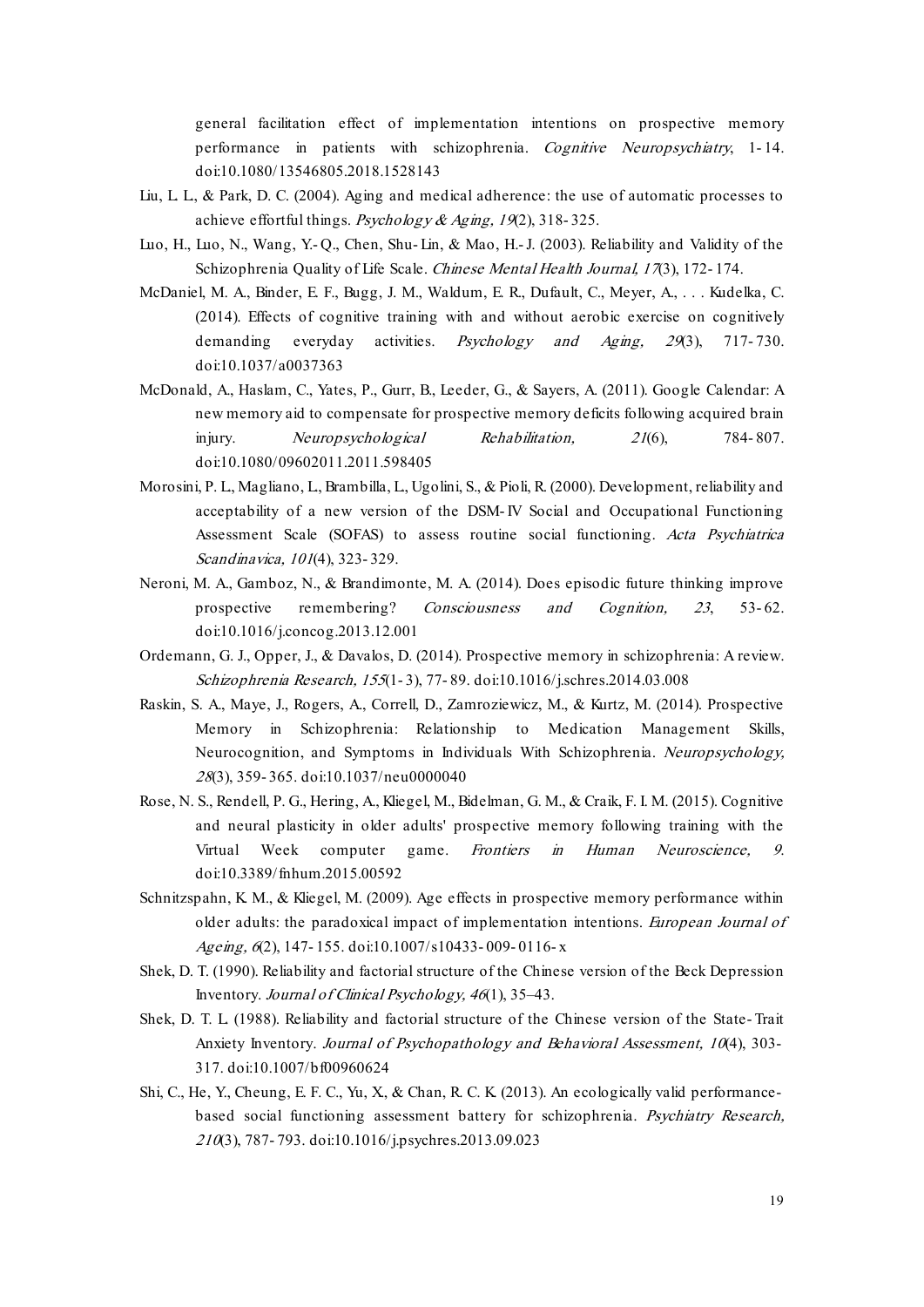- Si, T.- M., Shu, L., Su, Y.- A., Tian, C.- H., Yan, J., Cheng, J., . . . Zhang, H.- Y. (2011). The Chinese version of the Personal and Social Performance Scale (PSP): Validity and reliability. Psychiatry Research, 185(1), 275- 279. doi:10.1016/j.psychres.2010.05.001
- Si, T.- M., Yang, J.- Z., Shu, L., Wang, X.- L., Kong, Q.- M., Zhou, M., . . . Liu-Cui. (2004). The Reliability, Validity of PANSS and its Implication. Chinese Mental Health Journal, 18(1), 45- 47.
- Smith, G., Del Sala, S., Logie, R. H., & Maylor, E. A. (2000). Prospective and retrospective memory in normal ageing and dementia: A questionnaire study. Memory, 8(5), 311-321. doi:10.1080/09658210050117735
- Smith, J. M., Kucharski, L. T., Oswald, W. T., & Waterman, L. J. (1979). A systematic investigation of tardive dyskinesia in inpatients. American Journal of Psychiatry, 136(7), 918- 922.
- Spielberger, C. D., Vagg, P. R., Barker, L. R., Donham, G. W., & Westberry, L. G. (1980). The factor structure of the State- Trait Anxiety Inventory. In I. G. Sarason & C. D. Spielberger (Eds.), Stress and Anxiety (Vol. 95-109). Washington, DC: Hemisphere.
- Spreen, O., & Strauss, E. (1991). A Compendium of Neuropsychological Tests: Administration, Norms, and Commentary. NY: Oxford University Press.
- Thöne‐ Otto, A. I. T., & Walther, K. (2003). How to design an electronic memory aid for brain‐ injured patients: Considerations on the basis of a model of prospective memory. International Journal of Psychology, 38(4), 236- 244. doi:10.1080/00207590344000169
- Twamley, E. W., Burton, C. Z., & Vella, L. (2011). Compensatory Cognitive Training for Psychosis: Who Benefits? Who Stays in Treatment? Schizophrenia Bulletin, 37(suppl 2), S55-S62. doi:10.1093/schbul/sbr059
- Twamley, E. W., Savla, G. N., Zurhellen, C. H., Heaton, R. K., & Jeste, D. V. (2008). Development and Pilot Testing of a Novel Compensatory Cognitive Training Intervention for People with Psychosis. American Journal of Psychiatric Rehabilitation, 11(2), 144- 163.
- Twamley, E. W., Thomas, K. R., Burton, C. Z., Vella, L., Jeste, D. V., Heaton, R. K., & McGurk, S. R. (2017). Compensatory cognitive training for people with severe mental illnesses in supported employment: A randomized controlled trial. Schizophrenia Research. doi:10.1016/j.schres.2017.08.005
- Twamley, E. W., Vella, L., Burton, C. Z., Heaton, R. K., & Jeste, D. V. (2012). Compensatory Cognitive Training for Psychosis: Effects in a Randomized Controlled Trial. Journal of Clinical Psychiatry, 73(9), 1212- 1219. doi:10.4088/JCP.12m07686
- Twamley, E. W., Woods, S. P., Zurhellen, C. H., Vertinski, M., Narvaez, J. M., Mausbach, B. T., . . . Jeste, D. V. (2008). Neuropsychological substrates and everyday functioning implications of prospective memory impairment in schizophrenia. Schizophrenia Research, 106(1), 42- 49. doi:10.1016/j.schres.2007.10.030
- Vauth, R., Corrigan, P. W., Clauss, M., Dietl, M., Dreher- Rudolph, M., Stieglitz, R.- D., & Vater, R. (2005). Cognitive Strategies Versus Self- Management Skills as Adjunct to Vocational Rehabilitation. Schizophrenia Bulletin, 31(1), 55-66. doi:10.1093/schbul/sbi013
- Waldum, E. R., Dufault, C. L., & McDaniel, M. A. (2016). Prospective Memory Training: Outlining a New Approach. Journal of Applied Gerontology, 35(11), 1211-1234. doi:10.1177/0733464814559418
- Wang, Y., Chan, R. C. K., & Shum, D. H. K. (2017). Schizophrenia and prospective memory impairments: a review. The Clinical Neuropsychologist, 1-22.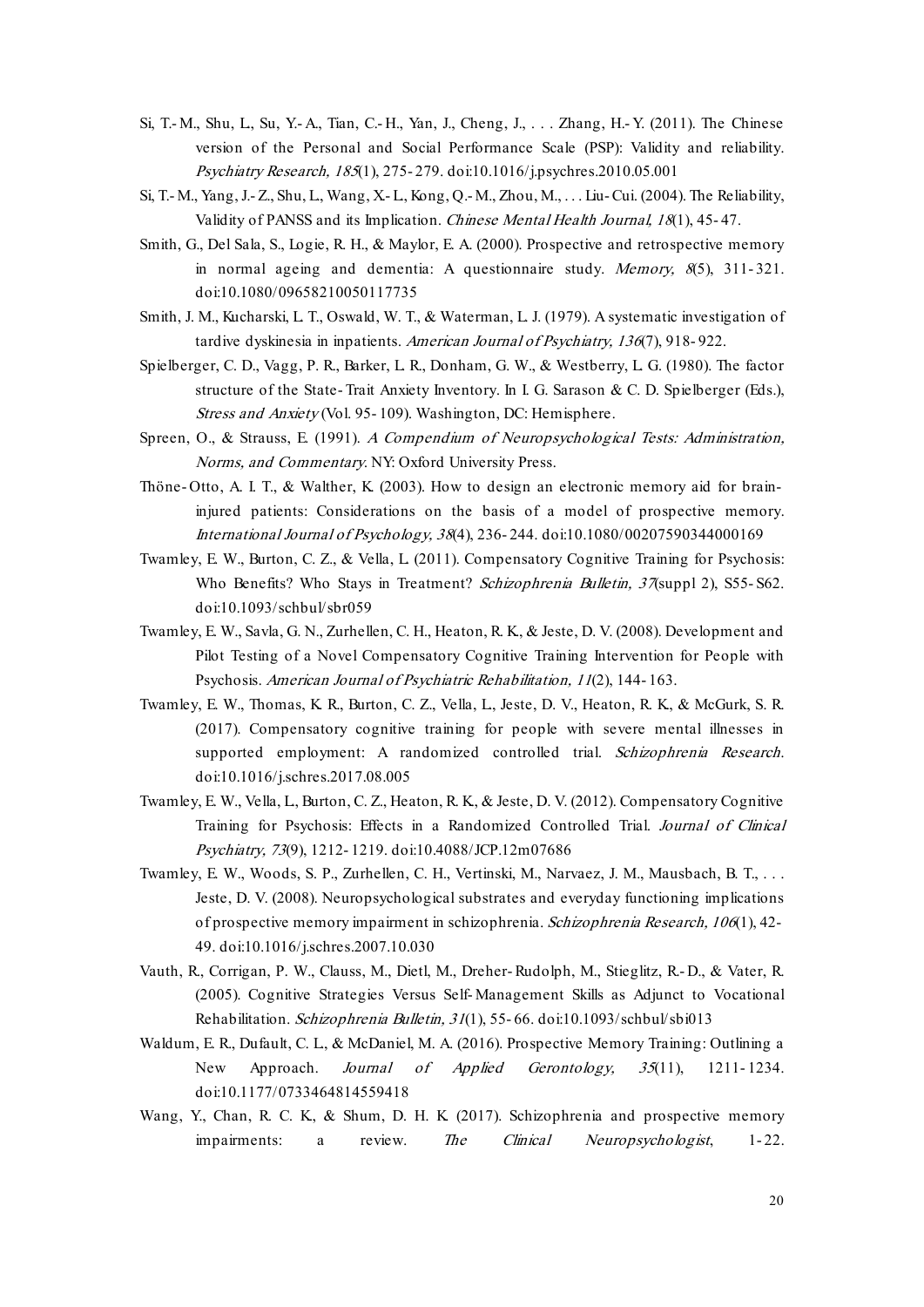doi:10.1080/13854046.2017.1406144

- Wang, Y., Cui, J., Chan, R. C. K., Deng, Y., Shi, H., Hong, X., . . . Shum, D. (2009). Meta- analysis of prospective memory in schizophrenia: Nature, extent, and correlates. Schizophrenia Research, 114(1–3), 64- 70. doi:10.1016/j.schres.2009.07.009
- Wilkinson, G., Hesdon, B., Wild, D., Cookson, R., Farina, C., Sharma, V., . . . Jenkinson, C. (2000). Self-report quality of life measure for people with schizophrenia: the SQLS. British Journal of Psychiatry, 177(1), 42- 46.
- Wykes, T., Huddy, V., Cellard, C., McGurk, S. R., & Czobor, P. (2011). A Meta- Analysis of Cognitive Remediation for Schizophrenia: Methodology and Effect Sizes. American Journal of Psychiatry, 168(5), 472-485. doi:10.1176/appi.ajp.2010.10060855
- Zhang, M.- Y. (1993). Manual of psychiatric rating scales. Changsha: Hunan Science &Technology Press.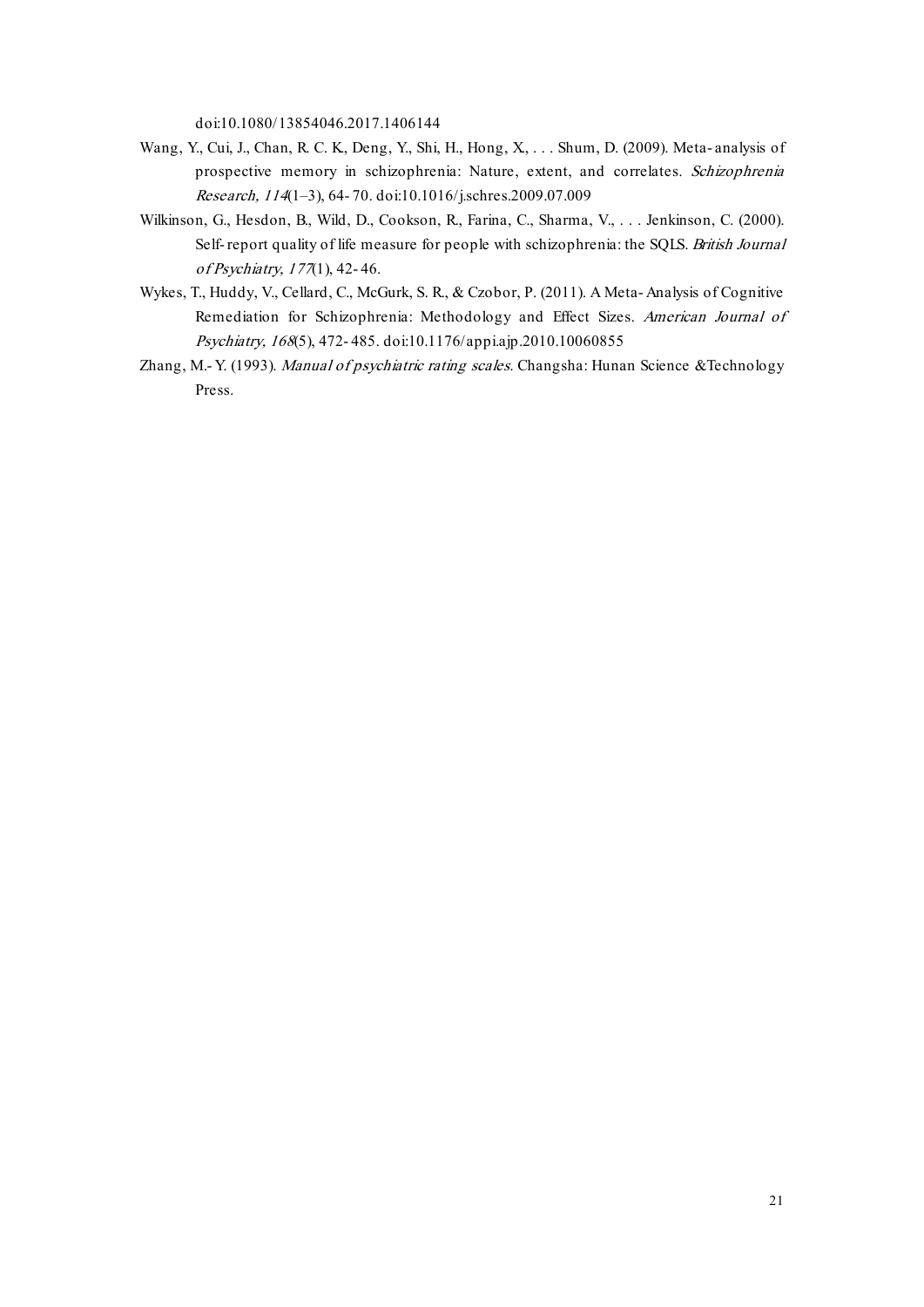|                                       | II group ( $N = 21$ ) | TAU group $(N = 21)$ |         |                  |
|---------------------------------------|-----------------------|----------------------|---------|------------------|
|                                       | Mean (SD)             | Mean (SD)            | $t/x^2$ | $\boldsymbol{p}$ |
| Male: female                          | 10:11                 | 6:15                 | 1.62    | 0.204            |
| Age (years)                           | 44.57 (8.30)          | 43.86 (9.77)         | 0.26    | 0.800            |
| Education (years)                     | 11.67(2.76)           | 12.24(3.00)          | $-0.64$ | 0.524            |
| IQ                                    | 103.29 (16.36)        | 102.95 (14.07)       | 0.07    | 0.944            |
| Handiness $\Box$ right vs left $\Box$ | 20:1                  | 19:2                 | 0.36    | 0.549            |
| Illness duration (years)              | 20.95 (11.18)         | 17.24(7.24)          | 1.28    | 0.209            |
| PANSS T                               | 47.24 (9.19)          | 49.24 (10.22)        | $-0.67$ | 0.509            |
| PANSS P                               | 9.67(2.48)            | 10.67(3.14)          | $-1.12$ | 0.258            |
| PANSS <sub>N</sub>                    | 13.52(3.70)           | 12.57(4.61)          | 0.74    | 0.462            |
| PANSS G                               | 24.05 (4.71)          | 26.0(5.07)           | $-1.29$ | 0.203            |
| <b>AIMS</b>                           | 0.57(1.21)            | 0.38(0.67)           | 0.63    | 0.531            |
| <b>BARS</b>                           | 0.48(1.03)            | 0.76(1.55)           | $-0.71$ | 0.485            |
| Medication*                           | 443.45 (376.36)       | 345.24 (306.35)      | 0.93    | 0.359            |

Table 1. Demographic and clinical information of participants

II= Implementation Intention; TAU= Treatment As Usual; PANSS\_T = Positive and Negative Symptom Scale, total score; PANSS  $P =$  Positive and Negative Symptom Scale, positive symptom score; PANSS  $N =$  Positive and Negative Symptom, negative symptom score; PANSS\_G = Positive and Negative Symptom, general symptom score; AIMS = Abnormal Involuntary Movement Scale; BARS = Barnes Akathisia Rating Scale.

\*Chlorpromazine equivalence mg/day;